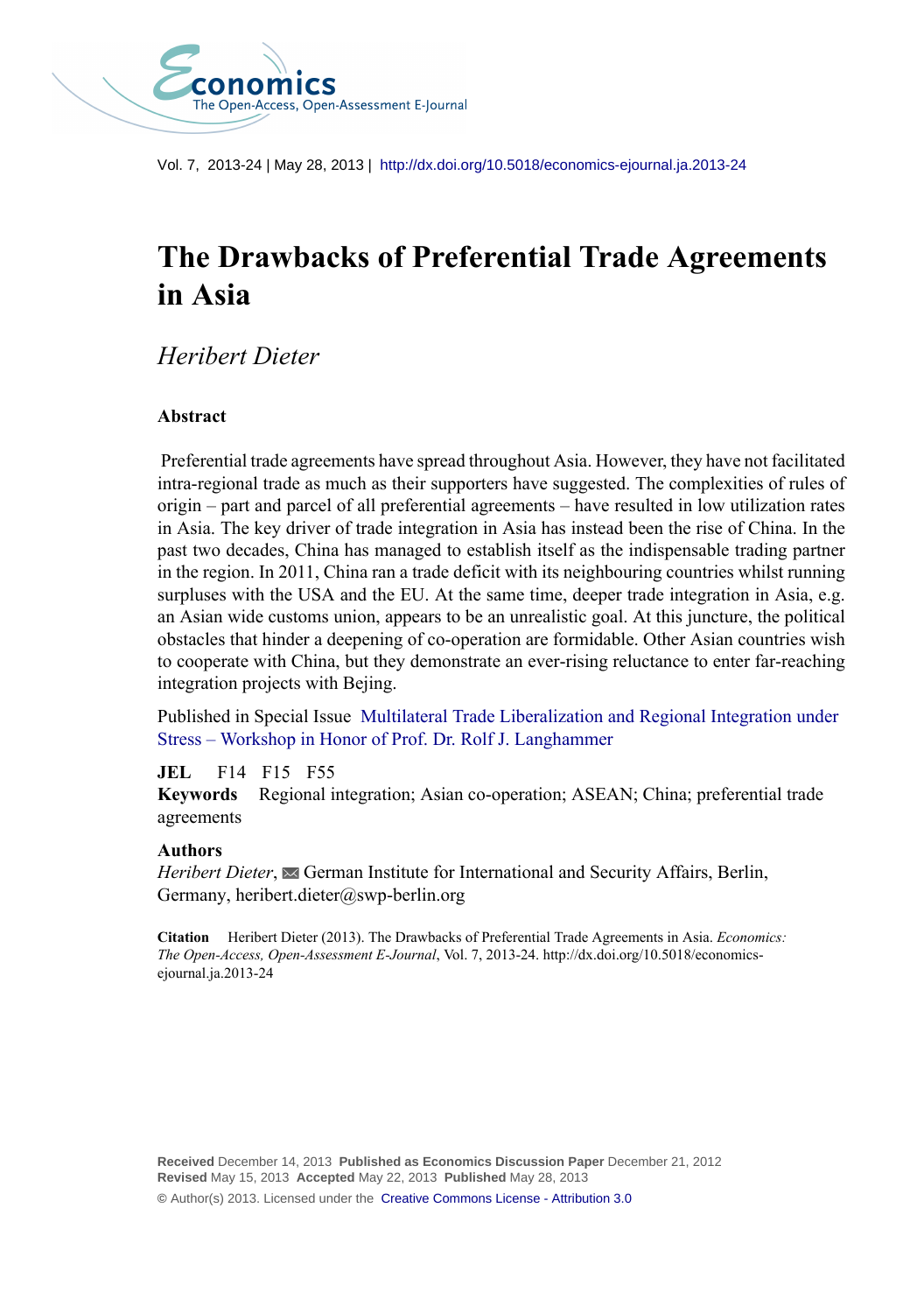#### **1 Introduction**

After decades of preoccupation with traditional security issues, trade, finance and investment have become key areas of concern to policy makers in Asia, broadly defined to include South Asia, Southeast Asia and East Asia. Whereas in the past, governments in Asia applied a traditional understanding of security, today 'economic security' is part of a broadened concept of security that most countries in Asia apply (Pempel 2010a: 213). Of course, international trade and the efforts to deepen intra-regional trade integration are part of this process.

In the midst of the global financial crisis in 2008 and 2009, international trade seemed to be collapsing. Especially those economies that showed very high levels of integration into the global economy, e.g. Singapore, suffered badly. Since 2010, however, trade has been recovering quickly. After a sharp decline of -18.5 percent in 2009, exports from Asian economies showed remarkable increases of 30.3 percent in 2010 and 18.0 percent in 2011 (Asian Development Bank 2013: 14). Asian economies have of course not been hit as hard by the global financial crisis as the European and American economies. After the crisis, their recovery is once again led by trade. Thus, the topic of trade integration is enjoying renewed attention in the region and beyond.

In Asia, trade integration has been shaping the economic and political debate for decades. There has always been a distinction between market-led and policyled trade integration. The former refers to the tendency of firms to obtain raw materials, intermediate products and end products across borders from the cheapest source. The second form is government-induced trade integration, in particular the creation of preferential trade agreements such as free trade areas and customs unions.

Lines demarcating between the two types of integration are however hazy. Market-led integration is not occurring in an economic space free of government regulation, but relies primarily on the multilateral regulatory framework that has been created by governments. The multilateral regulation of trade has of course been suffering in the last decade, both because of the unwillingness of WTO member countries to conclude the Doha Round of trade negotiations and due to the increasing competition from preferential trade agreements. Often, policy makers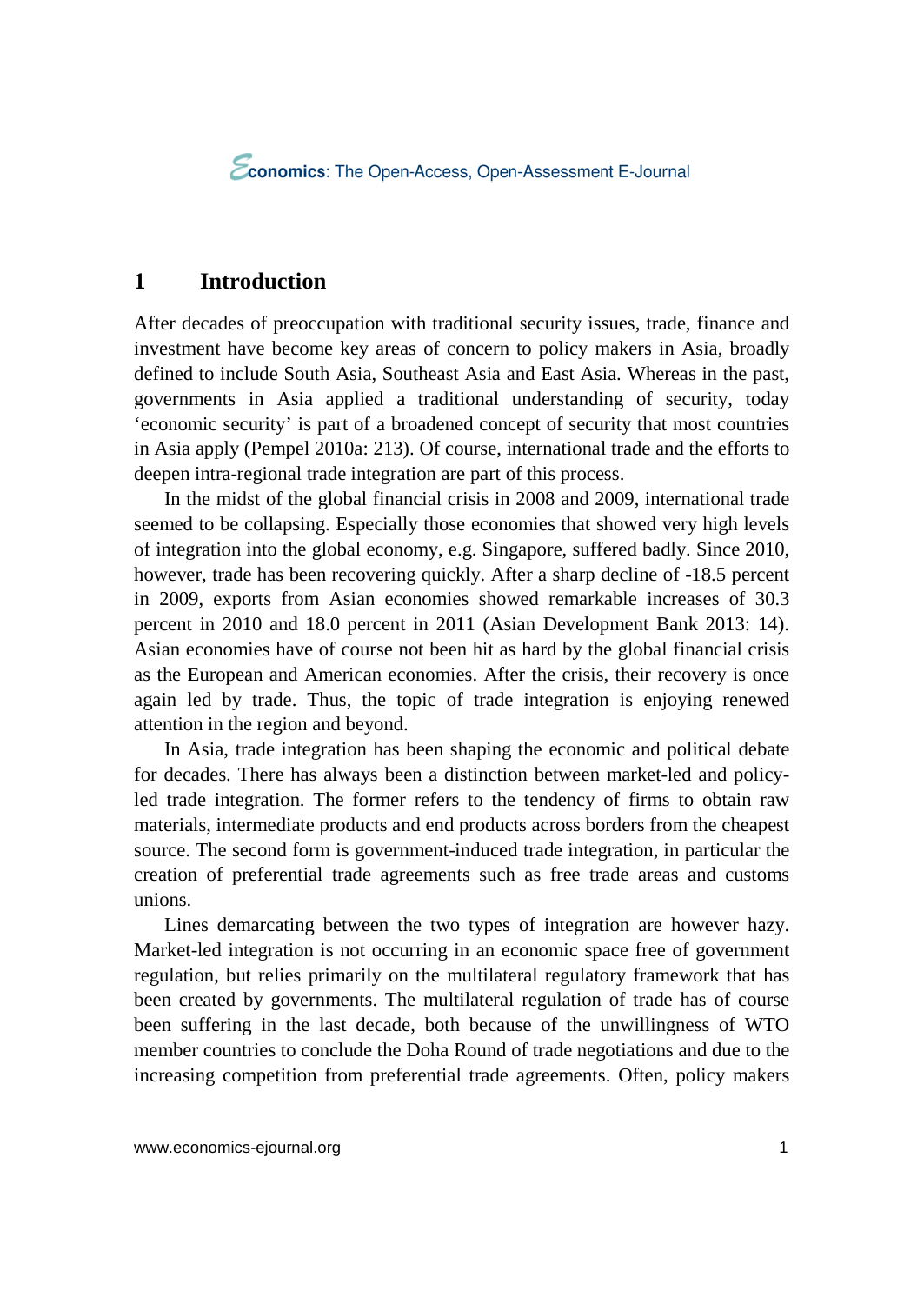perceive preferential trade agreements as a substitute for multilateral regulation. This can be observed in Asia and elsewhere.

The creation of preferential bilateral or regional trade agreements in Asia and elsewhere occurs at a time of market-driven internationalisation of production. Dicken has suggested that in the last decades, the global economy has been affected by two distinct, but related developments: the increasing transnationalization of production networks and the rapid emergence of regional trade agreements (Dicken 2005: 1). Both developments are important for developed and developing countries alike. Transnationalization of production networks results in the relocation of production to other countries, and these changes affect the economic prospects in many parts of the world.

In this article, the evolution of trade integration in Asia in the past decade will be analysed. First, I will look at the actual development of trade in the region. Needless to say much of the increase of trade in the region is due to the phenomenal rise of China as a player in international economic relations. Subsequently, I will examine the mushrooming of preferential trade agreements in Asia. Whilst their coverage and appeal varies, all of them contain the creation of a free trade area between the participating economies as a core element. Subsequently, I discuss whether this is a wise approach and analyse the limited utility of preferential trade agreements in an era of growing economic integration including the increasing use of intra-regional productions networks. Against this background, the prospects and efficacy of an Asian customs union are considered at the end of this article.

#### **2 Market-led trade integration**

In the two decades since 1990, the deepening of trade integration has been primarily market-driven, not state-led. As will be demonstrated in the article, government initiatives in Asia, primarily the creation of preferential trade agreements, has not been contributing significantly to the deepening of trade relations. Instead, transnational corporations were operating across national borders and have set-up production networks in Asia, even though there has been little government support for the deepening of intra-regional trade. The result has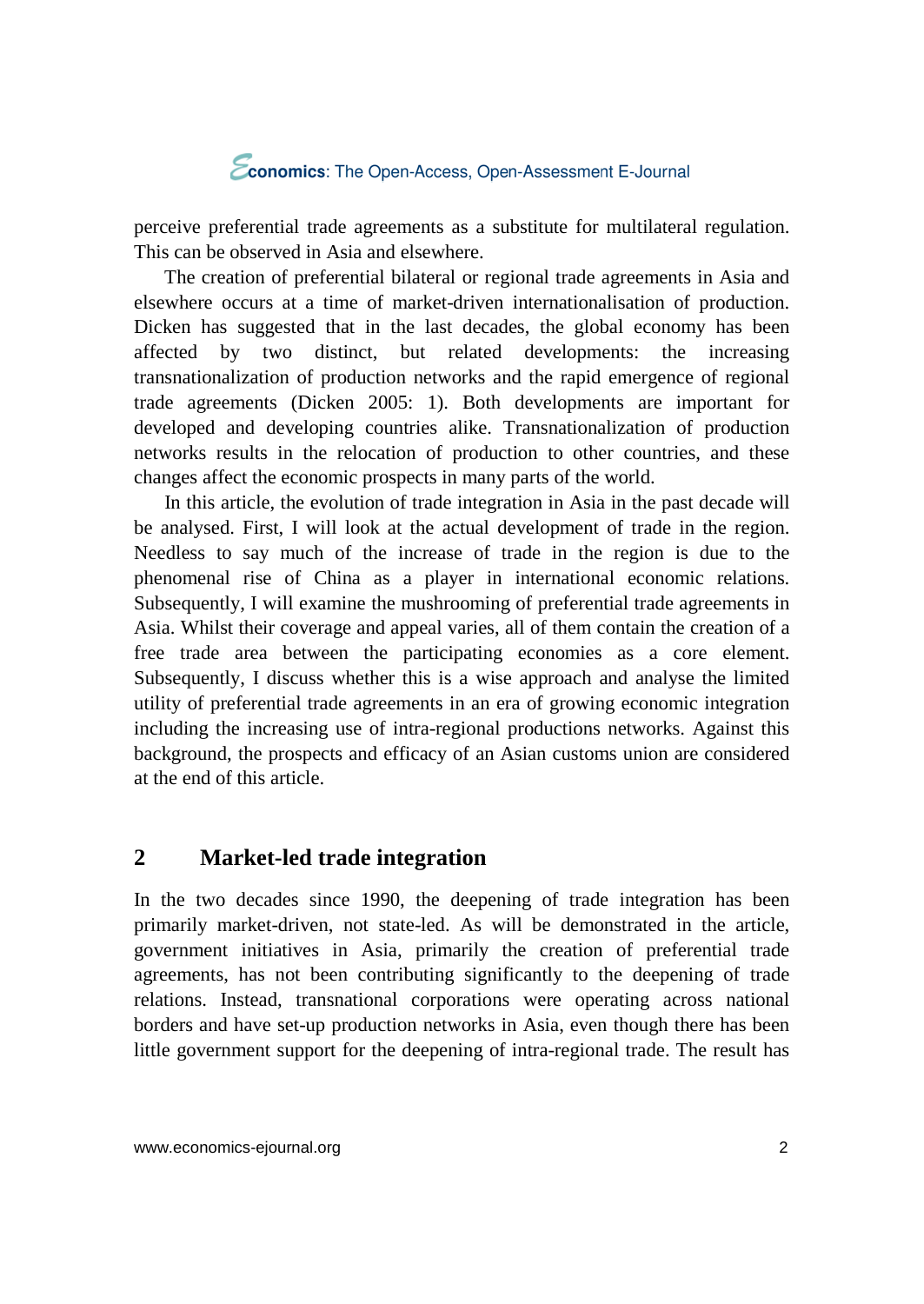been a region-wide 'factory Asia', driven by markets rather than by governments (Pempel 2010a: 215).

Of course, one of the main factors for the rise of trade integration, both market-led and policy-driven, has been the rise of China, occurring at a time when the USA under George W. Bush implemented a policy of hostile unilateralism. China has utilised this opportunity to fill the void. As America put security issues in the centre of its foreign policy, China demilitarised its rhetoric and policies. In contrast to previous decades, in the  $21<sup>st</sup>$  century China promises a common future in harmony and prosperity. China's policy shift has resulted in a remarkable revision of perceptions in East Asia, as David Shambaugh has noted in 2004: "Today China is an exporter of goodwill and consumer durables instead of revolution and weapons" (Shambaugh 2004: 65).

In recent years, however, China's foreign policy has been much less successful. With hindsight, the country's successes in international relations have been limited to the years from 2003 to 2009. Since the departure of George W. Bush in the USA, China is struggling to find allies in international relations. Beyond the economic domain, Beijing has not been successful. From 2009, the countries have been engaged in disputes with South Korea, Japan, Australia, the Philippines, Vietnam, India, the USA and the EU (Shambough 2012, p. 40).

Nevertheless, the economic success of China has made the country an indispensible *economic* partner in the region. In the early  $21<sup>st</sup>$ , the rise of China has been the most important development for all Southeast and East Asian countries and their economic cooperation endeavours (Ravenhill 2008: 48). In recent years, China's clever diplomacy has made a significant contribution to the rise of the country's status in the region. China, for example, was the first non-ASEAN country to sign ASEAN's Treaty of Amity and Cooperation (TAC). It signed the TAC at the ASEAN summit in Bali in 2003, and by signing this non-aggression treaty Beijing has contributed to relieving fears of China's military intentions, at least temporarily (Narine 2007: 214). Beijing has been willing to accommodate the fears that continue to exist in the region with regard to the country's leadership ambitions. China's current popularity among policy makers in Asia is also reflected by the numerous preferential agreements it has either been able to conclude or is negotiating.

In the last three decades, China has developed into an economic hub in Asia. Both in trade and in production, other countries in the region increasingly benefit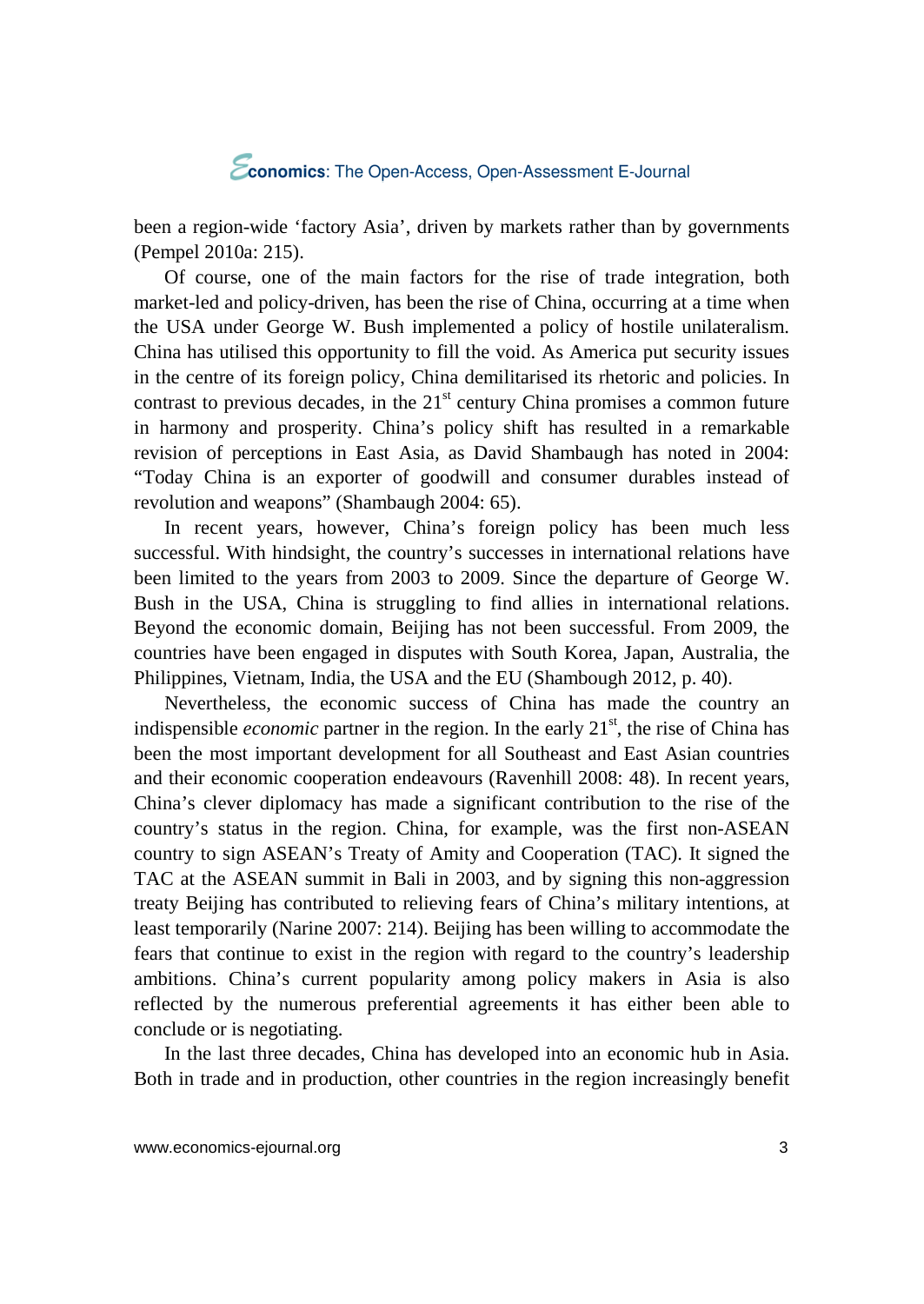from intensive relations with China. Today, about 50 percent of China's trade is intraregional. Even for Japan, the world's second-largest economy, China is more important than ever. In 2009, China has replaced the US as Japan's largest export market, and China is the largest importer to Japan (IMF Directions of Trade 2009).

Of course, the rise of China to the world's largest exporter has been widely debated. However, the country has also overtaken Japan as the world's third largest importer (after the USA and Germany). This makes China a sought-after partner worldwide. Furthermore, the much-discussed trade surpluses of China are solely generated in trade with OECD-countries (Table 1). In 2011 the surplus in trade with the USA was 205.7 billion dollars (with exports of 324.8 billion dollars) and the surplus with the EU 145 billion dollars (with exports of 356.2 billion dollars). By contrast, in 2011 China generated a *deficit* in trade with most of its Asian neighbours, including ASEAN, Australia, Japan and South Korea. Effectively, China generates deficits with allies and surpluses with rivals.

|                      | Exports to | Imports from | Balance of trade<br>(EX-IM) |
|----------------------|------------|--------------|-----------------------------|
| <b>ASEAN</b>         | 169,860    | 192,466      | $-22,606$                   |
| South Korea          | 82,924     | 161,673      | $-78,749$                   |
| Japan                | 147,290    | 194,409      | $-47,119$                   |
| Australia            | 33,906     | 82,929       | $-49,023$                   |
| New Zealand          | 3,736      | 4,990        | $-1,254$                    |
| <b>United States</b> | 324,856    | 119,163      | 205,702                     |
| EU                   | 356,215    | 211,200      | 145,045                     |
| <b>Total Trade</b>   | 1,901,478  | 1,741,449    | 160,029                     |

*Table 1*: China's major trading partners and trade balance (countries and regions) (2011)<sup>\*</sup>

\*Scale: Millions, Unit: US dollars

Source: International Monetary Fund, Direction of Trade Statistics, 2012.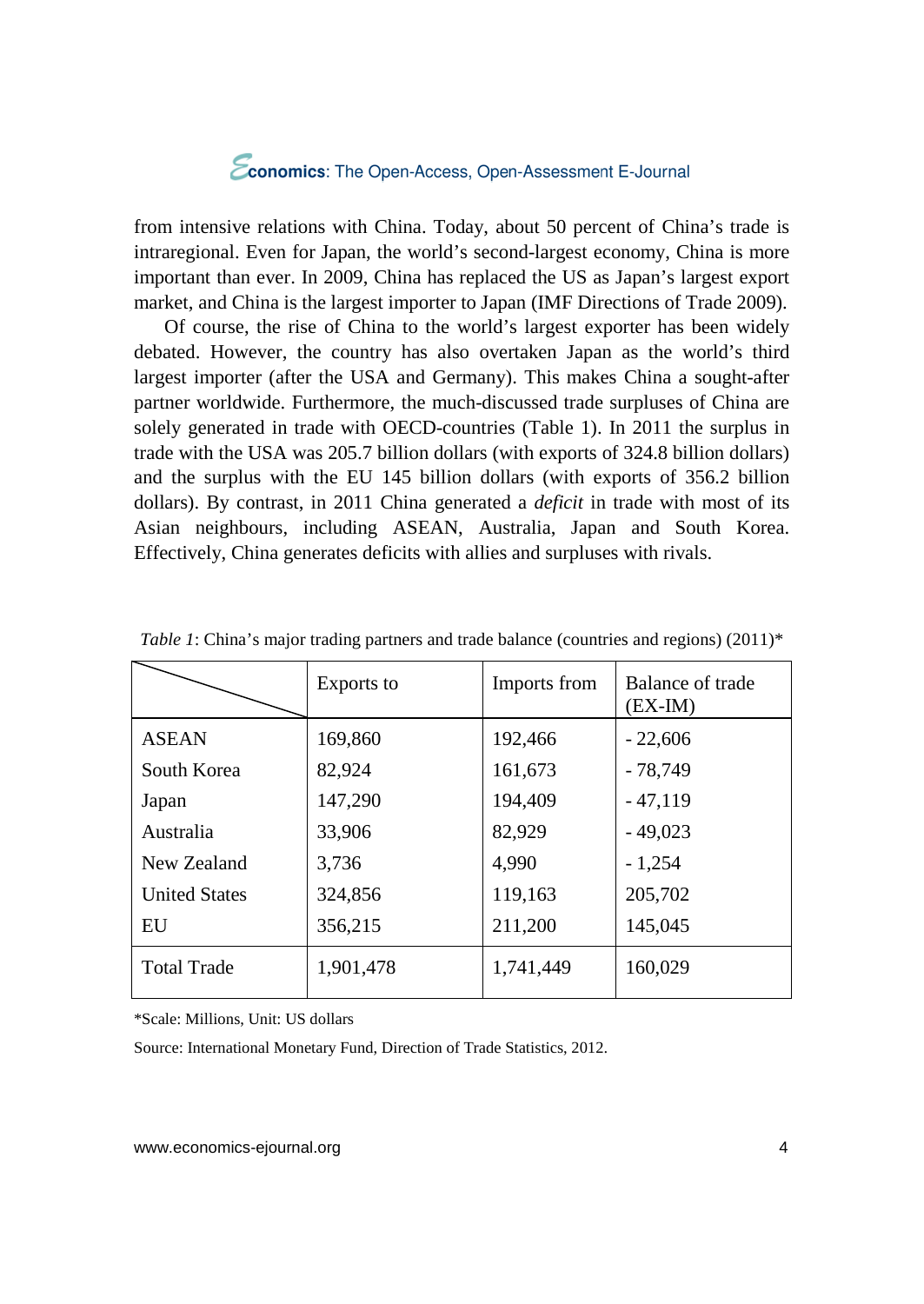In many political systems, exports are considered more important than imports. This is particularly the case for those countries that have followed a strategy of export-led growth. Virtually all Asian countries fall into that category. The political survival of many governments in Asia, including of course China, depends on the delivery of economic growth (Pempel 2010a: 213). Across Asia, both policy makers and civil society has developed a conviction that economic growth and prosperity are tools to enhance a nation's power and prestige (Pempel 2010b: 473).

Thus, China's trade relations may reflect a foreign policy strategy that aims at establishing China as an indispensable nation in Asia. Of course, this assessment requires further analysis. To start with, one has to ask how the government in Beijing has been able to steer the direction of Chinese exports and imports. Considering the high level of government planning in the formulation of economic strategies in China, it appears quite likely that the described outcome is the result of government strategy, rather than the result of market forces. In any case, Chinese foreign economic policy has been successful in anchoring the country as a key player in Asian economic affairs.

Since 1990, Asian economies have significantly increased their share of global trade. In 2006, the emerging Asian economies (including India, without Japan) generated as much as one third of world trade, up sharply from twenty-one percent in [1](#page-5-0)990 (IMF  $2007$ ).<sup>1</sup> While trade with the rest of the world has also increased, the growth of trade within emerging Asia has been particularly spectacular. Intraregional trade between emerging Asian economies increased more than nine times between 1990 and 2009 to about 1,224 billion dollars (IMF DOT 2009). Both growth and volumes are remarkable even when contrasted with the European Union (EU-15). In Europe, intraregional trade reached three thousand billion dollars in 2009, an almost threefold increase from 1990 (IMF DOT 2009).

In 2009, the share of intra-East and Southeast Asian exports reached close to forty-one percent of overall trade (UN ESCAP 2009: 9), not much lagging behind NAFTA (52.5 percent) or the European Union (EU-15, 59.2 percent). The number is even higher for imports, indicating closer integration. Intraregional import figures for this block reached forty-nine percent in 2009 (UN ESCAP 2009: 9), not

<span id="page-5-0"></span><sup>1</sup> Emerging Asia, following IMF definitions, includes China, India, Hong Kong, South Korea, Singapore, Taiwan, Indonesia, Malaysia, the Philippines, Thailand and Vietnam (IMF 2007: vi).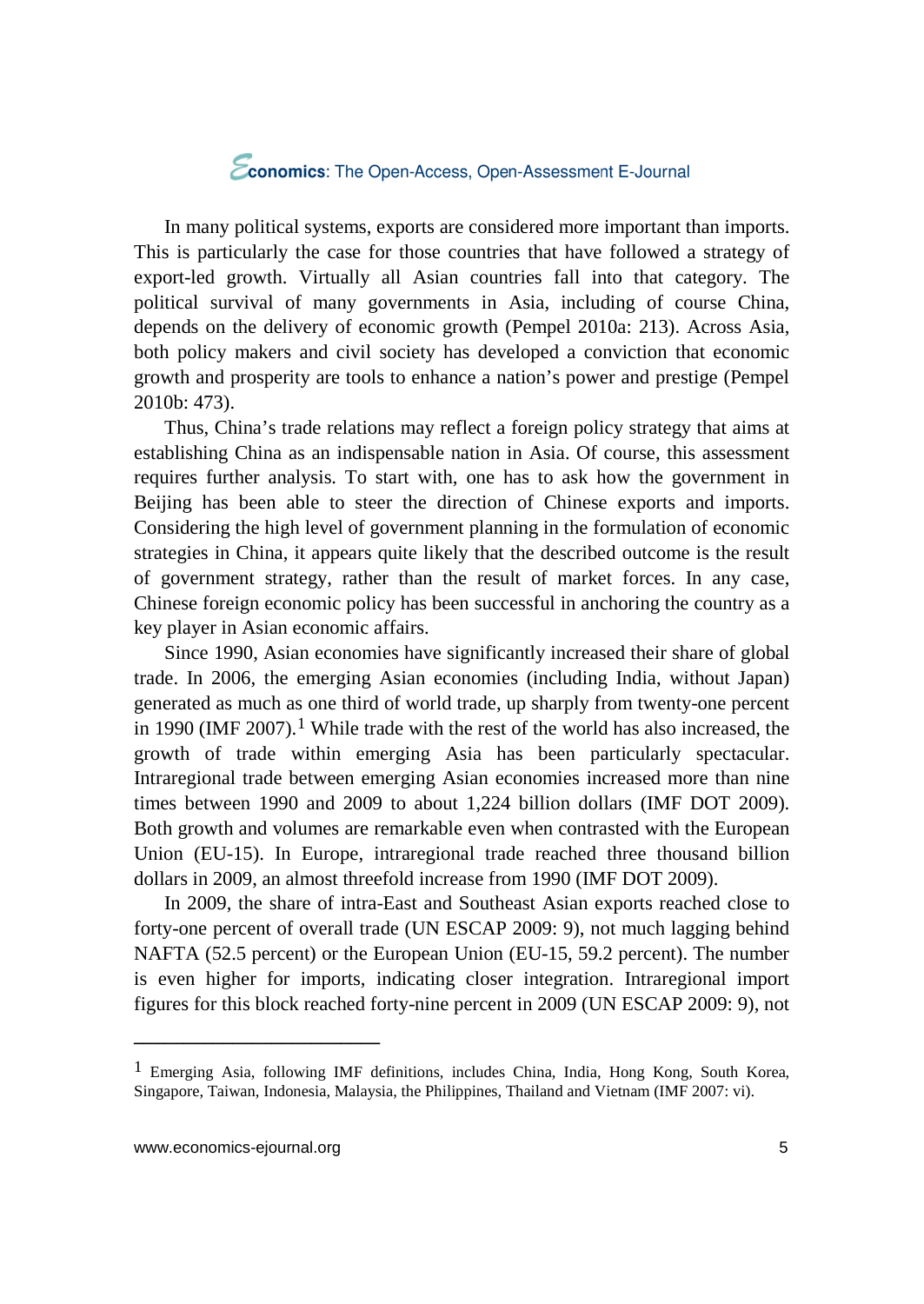significantly lower than EU's intraregional imports (64 percent) (IMFDOT 2009). As noted before, the main factor driving this impressive increase of intraregional trade and intraregional division of labour has been the rise of China. From 1997- 2007 China' share of intraregional trade has doubled. In 2009, the share of China in intra-East and Southeast Asian imports alone was close to thirty-three percent (UN ESCAP 2009: 8)

In general, it can be observed that China has become more important as a destination of exports at the expense of established OECD-economies. Between 1990 and 2006, for the four most advanced newly industrialised countries of Asia (South Korea, Taiwan, Hong Kong, Singapore) China as an export destination grew from 7.9 to 25.4 percent, whilst exports to the rest of the world, including OECD countries, shrank from 57.0 to 38.3 percent. Even for ASEAN-countries, which directly compete with China, trade with China grew dramatically. In 1990, only 2.2 percent of exports from Indonesia, Malaysia, Thailand, the Philippines and Vietnam went to China, while in 2006 this figure had risen to 11.1 percent (IMF 2007: 44).

In effect, the growing economic ties have led to a rise of China-centred regionalism, if not de-jure but de-facto. This can not only be recognized in an increase of cross-border trade and investment but also in the intensification of formal integration projects, probably the most important one being the China ASEAN Free Trade Agreement (CAFTA), in effect since 2010.[2](#page-6-0) However, China is of course not the only player pushing its preferential trade agreements in the region. This trend raises the question why Asian economies have departed from the multilateral regulation of trade and are increasingly opting for the discriminating preferential alternative.

<span id="page-6-0"></span> $<sup>2</sup>$  One of the key foreign policy questions in the coming two decades will be the modernization of the</sup> current regime of global economic governance. John Ikenberry has pointed out that while the rise of China is a challenge, so far the Chinese have operated within the existing order and refrained from staging a full-fledged confrontation (Ikenberry 2008: 37). However, the effects of the rise of China for global economic governance are not a key question of this article.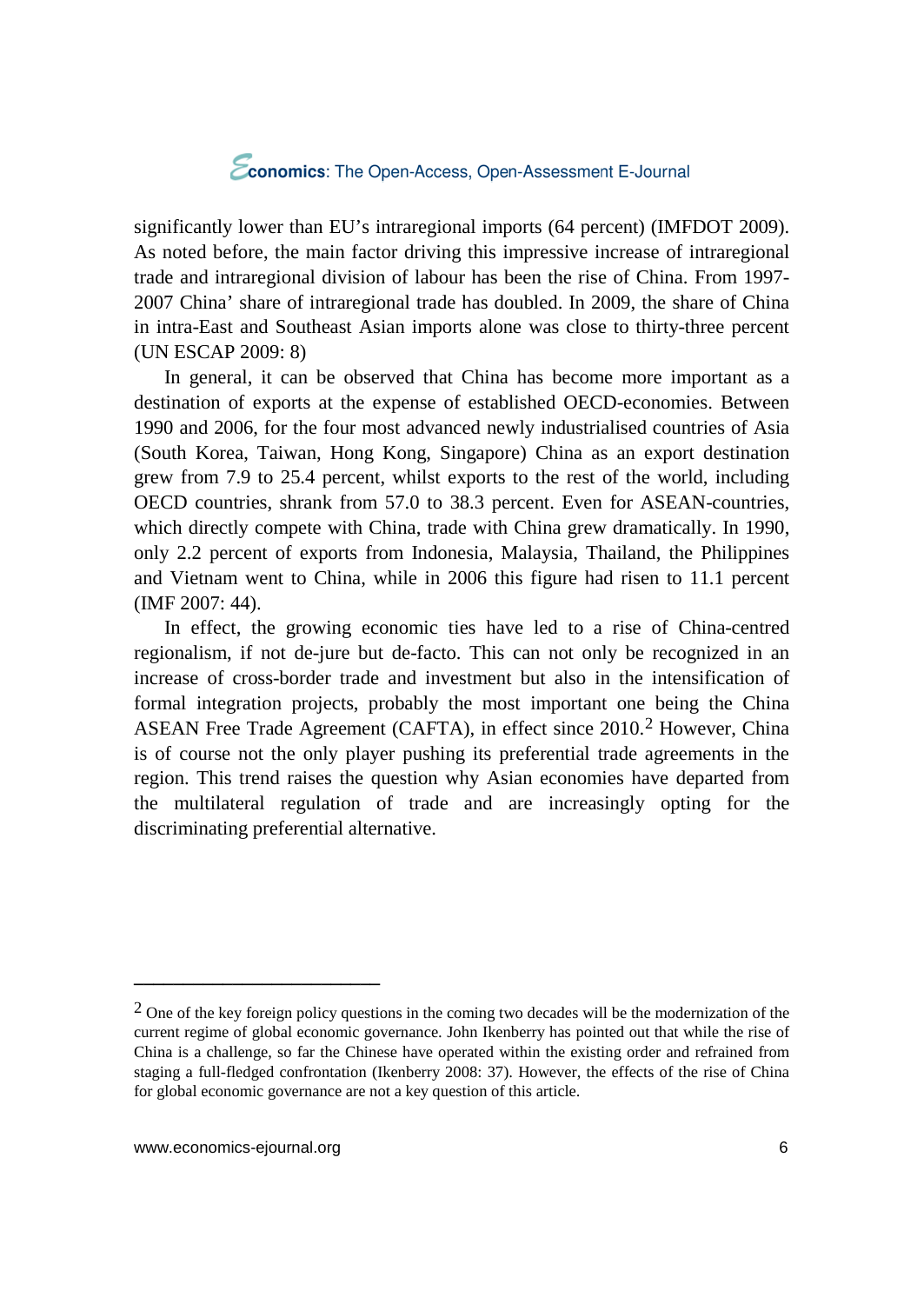#### **3 Why has the support for multilateral regulation of trade disappeared?**

The traditional debate on this issue has been characterised by the 'stepping-stone' or 'stumbling bloc' arguments. Bilateral or plurilateral agreements were regarded as either contributing to improvements of the multilateral regime or undermining it. However, until today, the multilateral regime has received very little, if any, stimulus from bilateral agreements. Indeed, the lasting stalemate in the Doha-Round can at least partly be attributed to the existence of alternative, bilateral regimes.

Today, there are almost four hundred free trade agreements and a few customs unions already recognized by the WTO. More are currently being negotiated and all regions of the global economy are participating. This could not be said a few years ago, as the entire Asia-Pacific region, for example, largely avoided these agreements. Countries like Japan and South Korea, and even Australia, were staunch supporters of the multilateral regime. Only ASEAN countries were advancing preferential trade within their ASEAN Free Trade Area (AFTA), which started in 1992. However, this pattern has changed dramatically. In recent years, no major economy has been willing to abstain from the current trend for preferential trade agreements.

Both the US and the European Union have actively contributed to the weakening of the World Trade Organization's position in economic governance. While both continue to rhetorically support the WTO, in practice neither is providing the leadership in trade governance that characterized earlier periods, in particular the 1970's, 1980's and 1990's. Immediately after 1945, the newly established American hegemony created the global economic order. In the aftermath of World War II, the USA used its then unchallenged material and ideological power to set in place an international institutional framework for global economic governance. Although underwritten by US hegemony, the Bretton Woods System and the General Agreement on Tariffs and Trade (GATT) were multilateral in both tone and practice. Though many countries were excluded or excluded themselves from the Bretton Woods regime, such as most countries of the Warsaw Pact, the regime was open and inclusive by definition. The GATT in particular was a tremendous success. Starting with twenty-three countries in 1948,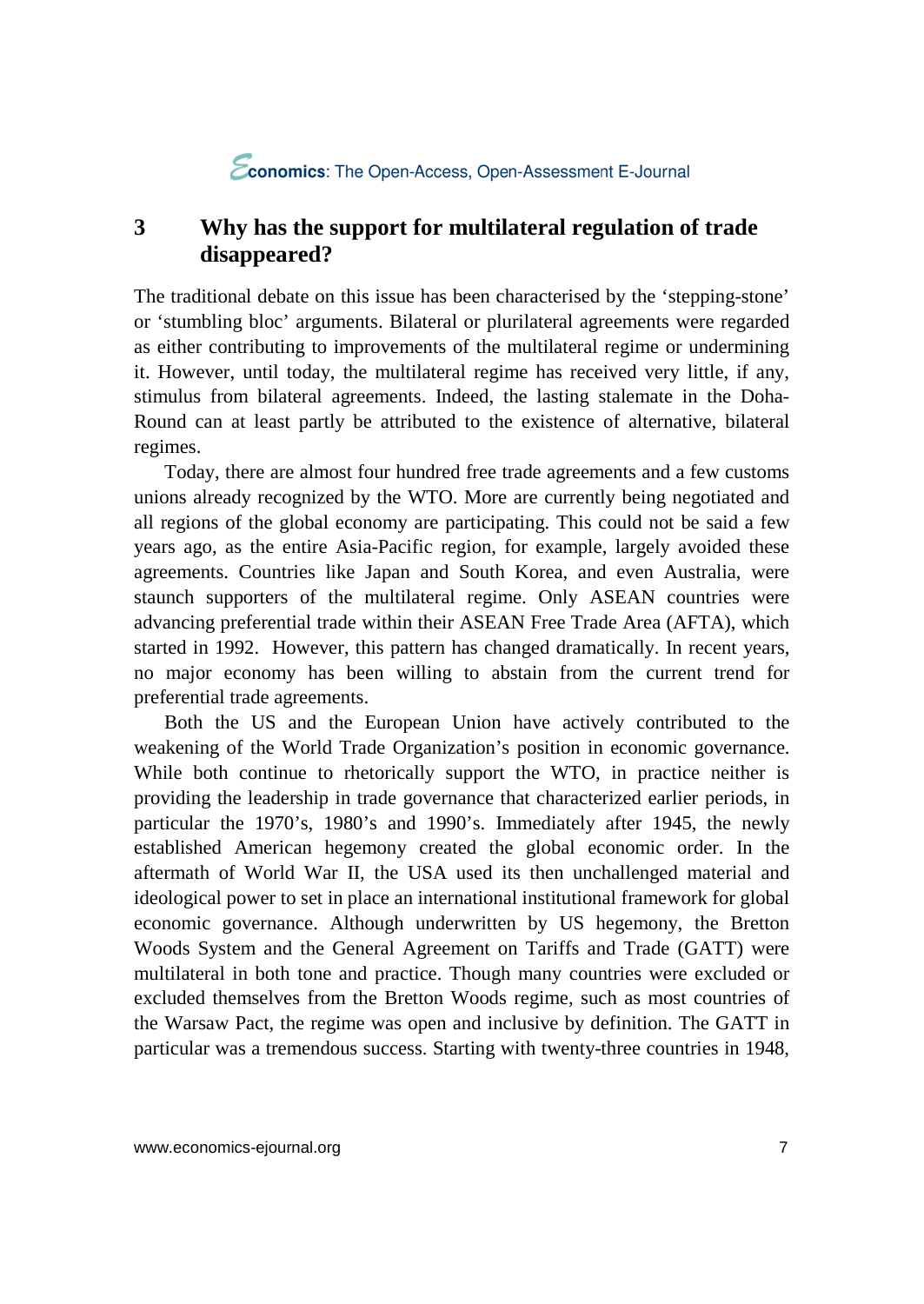the list of contracting parties grew longer rapidly, reaching 128 in 1994. The GATT quickly became a central pillar of global economic governance.

As such, the US saw the GATT as beneficial to its national interest and its view of world order. However, in the first decades after 1945, the US defined its interests broadly and in a sufficiently inclusive manner. Other countries felt able to sign onto a vision that stressed the importance of due process and the rule of law. Europe, an important player in trade policy after the completion of the customs union of the European Economic Community in 1968, by and large was a constructive force in supporting the further development of the multilateral trade regime. Asian players, in particular Japan and subsequently the rapidly emerging economies of Southeast and East Asia, were loyal supporters of the GATT and later the WTO. This is best exemplified by the fact that there were hardly any preferential trade agreements in Asia prior to the year 2000.

Nowadays, in the second decade of the first decade of the  $21<sup>st</sup>$  century, the situation has changed significantly. Since the days of the administration of George Bush Sen., the US has defined its national interest much more narrowly. Whilst the rhetoric of the Clinton Administration may have been more benign and gentle, it nevertheless pushed primarily its own agenda in international affairs (Dieter and Higgott 2007: 151-174). This pattern continues in the first years of Obama Administration, although with a change in rhetoric as not all policy is overshadowed by security concerns. Whilst President Obama has so far stay refrained from implementing trade restrictions, the continuing weakness of the American economy, particularly high unemployment, may well result in a protectionist policy shift before the presidential elections in 2012. Moreover, resentment towards multilateral, rule-based regimes is still a prevalent sentiment within most US policy circles.

Even more importantly, in recent years Asian economies have firmly embraced preferential trade agreements (Pempel 2006: 239-254), although these policies have been causing some friction in the transnational production networks in the region. Nevertheless, the changing policy choices of Asian governments have resulted in a further weakening of support for the multilateral trade regime.

Of course, the multilateral trading system has always depended on the support of major players. The US had been the single most important supporter of the GATT in the first two decades after its implementation, nurturing a rules-based world trading system (Irwin 2002: 225). When the European Economic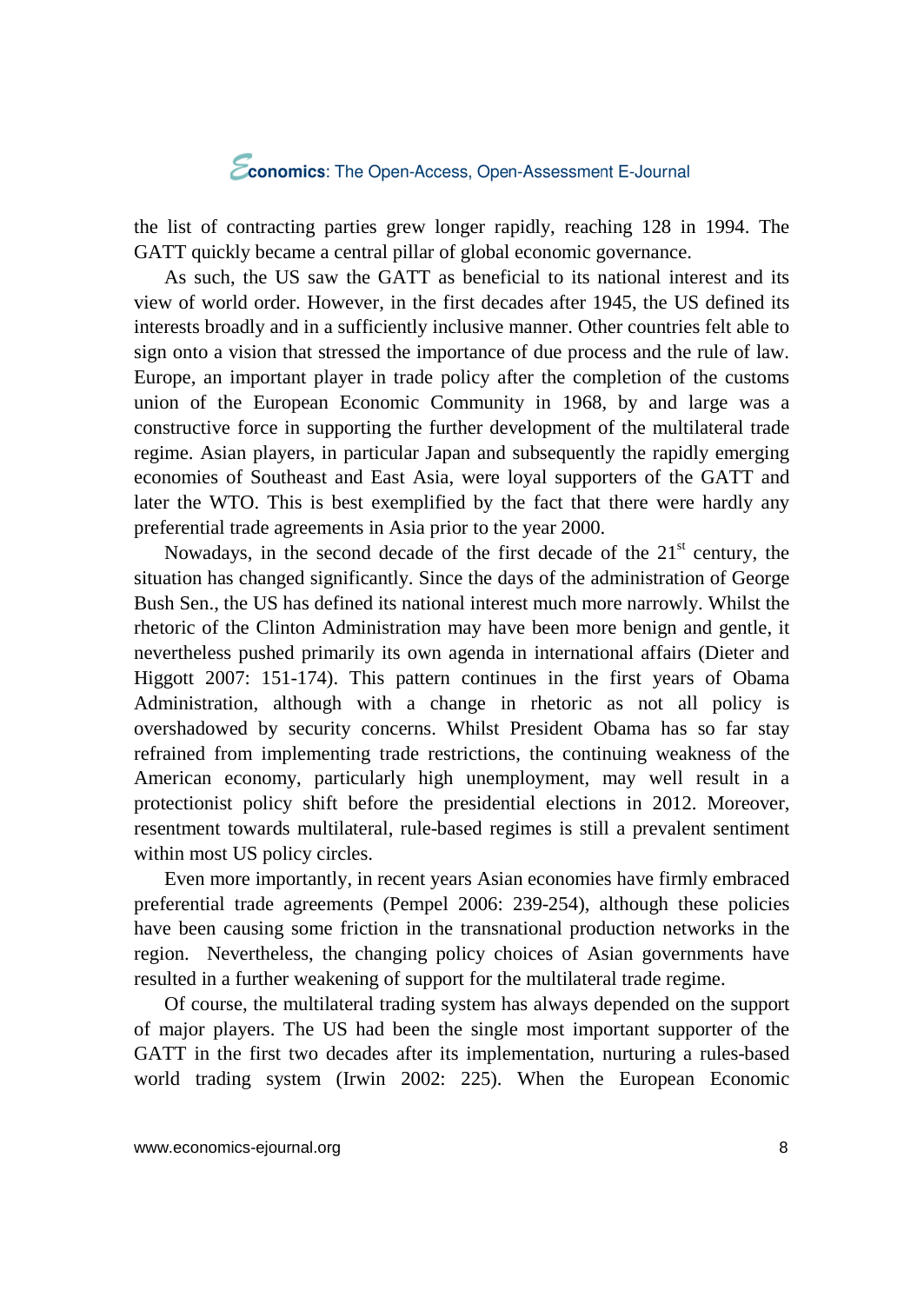Community completed the creation of a customs union in 1968, Europe became the second major player in the multilateral trading regime. Some of today's important trading nations, China in particular, were not yet members at that time, while the countries under the influence of the USSR primarily traded with each other.

As such, the US and the EU continued to shape and further the multilateral trading regime in the three decades after 1968. While the evolution of the trading regime was neither linear nor without contradictions, it is clear that the GATT can be considered a success, both with regard to the liberalization of trade and the continuously expanding membership. Furthermore, during the bipolar era, all GATT negotiation rounds eventually managed to be completed, though often after long negotiations. The most important development, however, has been the creation of the World Trade Organization in 1995, which has been providing member countries with a substantially improved dispute settlement mechanism. Prior to the creation of the WTO in 1995, dispute settlement could be blocked by the party accused of an illegitimate policy. This has changed with the WTO; it is one of the few multilateral organizations where any country can take the EU or the US to court and have a legitimate chance of rectifying the situation, though it may take some time. The implementation of the dispute settlement mechanism was not only a milestone for the creation of a rules-based system of international trade, but it can also be interpreted as one of the few building blocks of global governance.

#### **4 The mushrooming of trade agreements in Asia**

While the use of free trade agreements as instruments of foreign (economic) policy was pioneered by the EU and the USA, the use of free trade agreements has spread to other regions. Asian nations, which had avoided such agreements for a long time, have rapidly implemented numerous FTAs. Of course, this in part reflects the unresolved rivalry between China and Japan for leadership in Asia.

China has become one of the most active players pushing bilateral agreements. According to the Asian Development Bank's Asia Regional Integration Center, as of July 2010, China is participating in a total of twenty-five FTA s (both bilateral and plurilateral). In 2010, China and the ASEAN countries have created the world's largest free trade zone by number of inhabitants, the ASEAN-China Free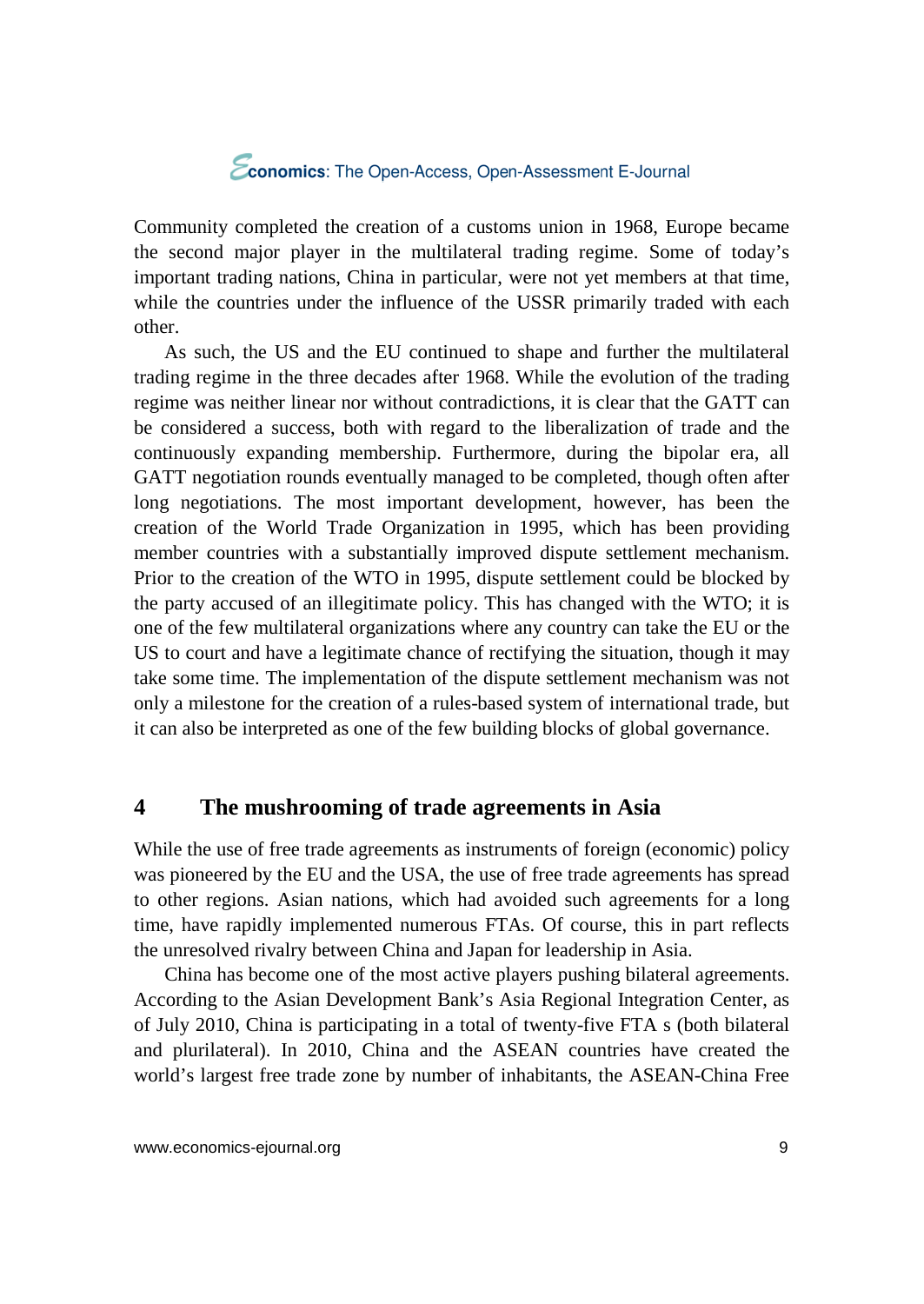Trade Area ACFTA. However, beyond that FTA China has not been able to conclude an agreement with an important economic player. The country has mainly concluded FTAs with smaller economies, such as Chile, Costa Rica, Peru and Singapore. Both the potentially relevant FTAs with India, Japan and South Korea show little signs of progress. In particular the China-Japan-South Korea FTA, proposed in 2003, would have some impact. The project is not pursued with any vigor and ought to be considered a failure. However, FTA negotiations are rarely abandoned, but instead usually hibernate for years. From a diplomatic perspective, not completing a project is less of a problem than officially abandoning one.

At the turn of the century, Asian economies by and large showed very little interest in trade regimes outside the WTO. This has changed dramatically. Today, a myriad of initiatives can be observed. Although the effects of these preferential agreements, most of them bilateral, may be negative both for the welfare of the participating countries and for the stability of the multilateral trade regime; the frenetic activities of policy makers reveal their concerns about the current regime of global economic governance.

In previous eras, i.e. before the Asian crisis of 1997/98, countries in Asia were not closely tied together in the economic domain. In both Southeast and East Asia, the dominant model of development was characterised by a unilateral opening to the world market, primarily for exports, and virtually no regional cooperation with regard to joint macroeconomic or monetary policies. One expression of the dominance of unilateral economic policies is the fact that the finance ministers of ASEAN countries had never met in their official capacity prior to 1997. The linkage between economic instability and regional stability has emerged during the Asian crisis, and policy makers have been accepting this new reality surprisingly quickly. For instance since 1998, in trade alone, there has been an 80 percent rise in the number of bilateral FTAs and a ninety percent increase in the number of plurilateral (arrangements with more than two parties) FTAs in Asia (ADB Asia Regional Integration Center, data for 2010).

The reasons for these changes in priorities are manifold. First, traditional security issues are no longer as important as they used to be. Whilst some tensions persist, there has been a remarkable reduction in armed conflict in the whole of the Asia-Pacific. The numerous conflicts that shaped foreign policy in the past – from the Korean and Vietnam Wars to the conflicts in Southeast Asia in the 1970s and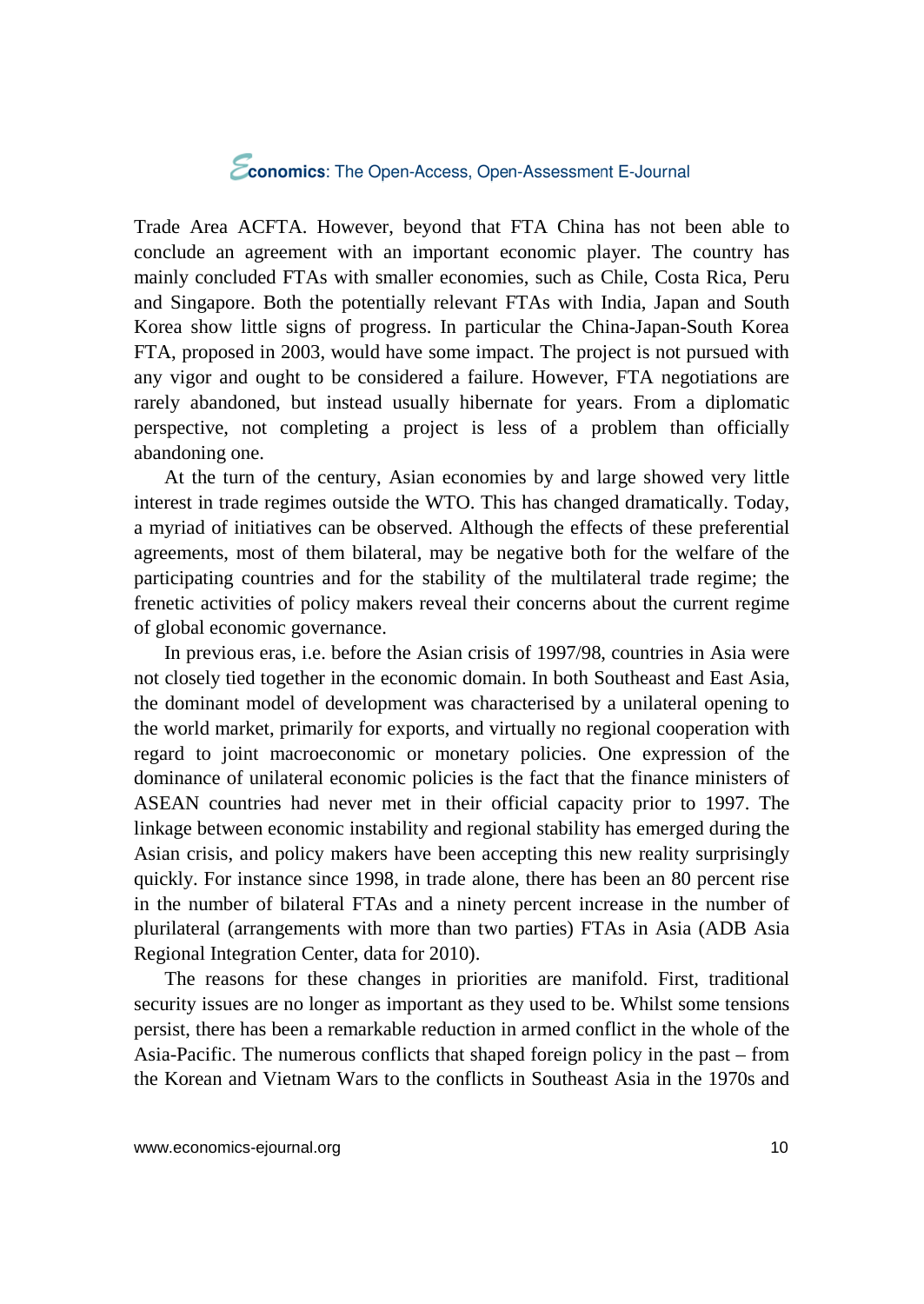1980s – have either been solved or are dealt with in a non-military manner. Secondly, the countries in the Asia-Pacific, in particular the countries in Southeast and Northeast Asia, have learned that economic instability is a greater concern to them than classical security risks. The Asian crisis of 1997/98 has demonstrated that the lives of millions of people can be severely affected by economic turbulence. Moreover, the stability of some political systems in the region depends on the provision of economic growth, and a period of no or limited growth may put the legitimacy of governments into question. Thirdly, the economies in Asia are growing ever closer together. The deepening of transnational production networks, the growing share of intraregional trade and substantial investment flows provide the basis on which a process of regional political cooperation, resulting in regional governance of economic affairs, is gradually being built. Fourthly, the political rivalry between China and Japan has been a major factor to providing a stimulus to Asian regionalism in general and preferential trade agreements in particular.

The ties between Asian economies have significantly deepened over the last two decades, and this change in economic interdependence has fuelled a range of political activities to secure this cooperation. Initially, market processes have driven the deepening of ties, but in recent years, these de facto integration processes have been augmented by political initiatives, i.e. integration by agreements (Table 2). Integration by markets forces and integration by agreements are certainly not excluding each other, but are related and complementary (Aminian et al. 2008: 3).

In the early  $21<sup>st</sup>$  century there is an increasing rivalry between a handful of major players who are competing for both political and economic influence. The new battlefields are preferential trade agreements. Leading powers such as the US, the EU, and China are no longer emphasizing multilateralism, but are instead pushing for preferential agreements. This reflects both the inability to cooperatively advance the multilateral regime and the damaged position of the previous hegemon, the US. Since the start of the global war on terror, the US has lost popularity in many countries that traditionally supported the United States. The unilateral moment of US hegemony may have lasted shorter than some had predicted in the late 1990s (Zuckerman 1999). The financial crisis originating from the US has only contributed further to at least a temporary weakening of the US popularity (Altmann 2009: 6).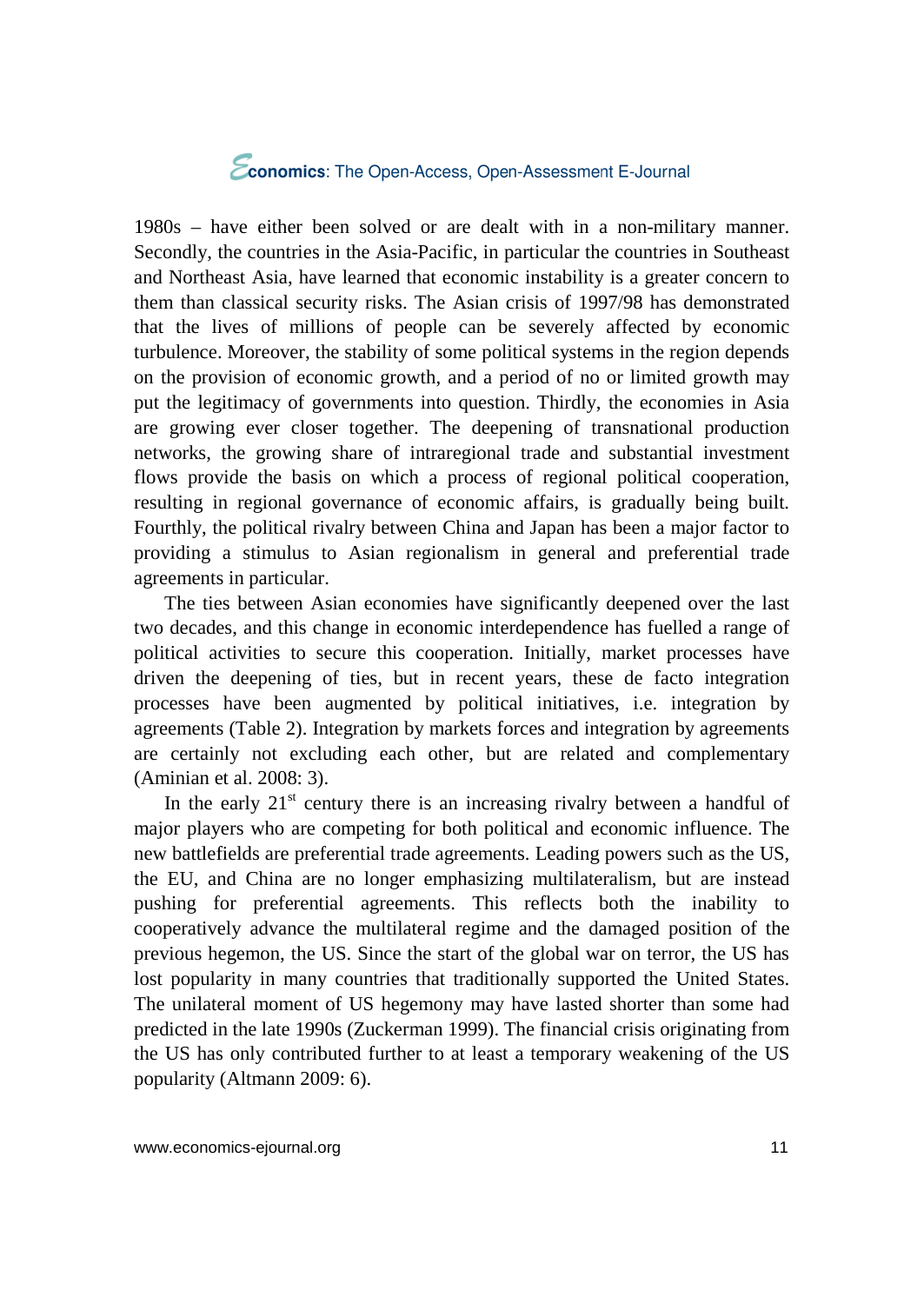| <b>COUNTRY</b>              | Consultation<br>and Study | Under<br>Negotiation | Signed and<br>in Effect* | <b>TOTAL</b>   |
|-----------------------------|---------------------------|----------------------|--------------------------|----------------|
| Australia                   | $\overline{3}$            | 10                   | 8                        | 21             |
| <b>Brunei</b><br>Darussalam | $\overline{4}$            | $\overline{4}$       | 8                        | 16             |
| Cambodia                    | 3                         | $\mathbf{1}$         | 6                        | 10             |
| China, P.R.                 | 8                         | 5                    | 12                       | 25             |
| Hong Kong                   | $\mathbf{1}$              | $\mathbf{1}$         | $\overline{2}$           | $\overline{4}$ |
| India                       | $\overline{7}$            | 13                   | 13                       | 33             |
| Indonesia                   | 6                         | 5                    | 9                        | 20             |
| Japan                       | 8                         | $\overline{2}$       | 13                       | 23             |
| Korea,<br>Republic of       | 15                        | 7                    | 10                       | 32             |
| Lao PDR                     | 3                         | $\mathbf{1}$         | 8                        | 12             |
| Malaysia                    | 8                         | 6                    | 12                       | 26             |
| Myanmar                     | $\overline{4}$            | $\mathbf{1}$         | 6                        | 11             |
| New Zealand                 | 5                         | 5                    | 9                        | 19             |
| Philippines                 | 5                         | $\mathbf{1}$         | $\overline{7}$           | 13             |
| Singapore                   | 5                         | 10                   | 21                       | 36             |
| Taipei                      | $\overline{2}$            | $\overline{2}$       | 5                        | 9              |
| Thailand                    | 6                         | $\overline{7}$       | 12                       | 25             |
| Vietnam                     | $\overline{7}$            | $\overline{2}$       | 8                        | 17             |

*Table* 2: Preferential trade agreements by status across Asia and Asia-Pacific as of August 2012

*\** Includes FTAs signed but not yet in effect.

Source: Asian Development Bank, Asia Regional Integration Centre Data, available at *<http://www.aric.adb.org/FTAbyCountryAll.php>* (last accessed on 15 August 2012).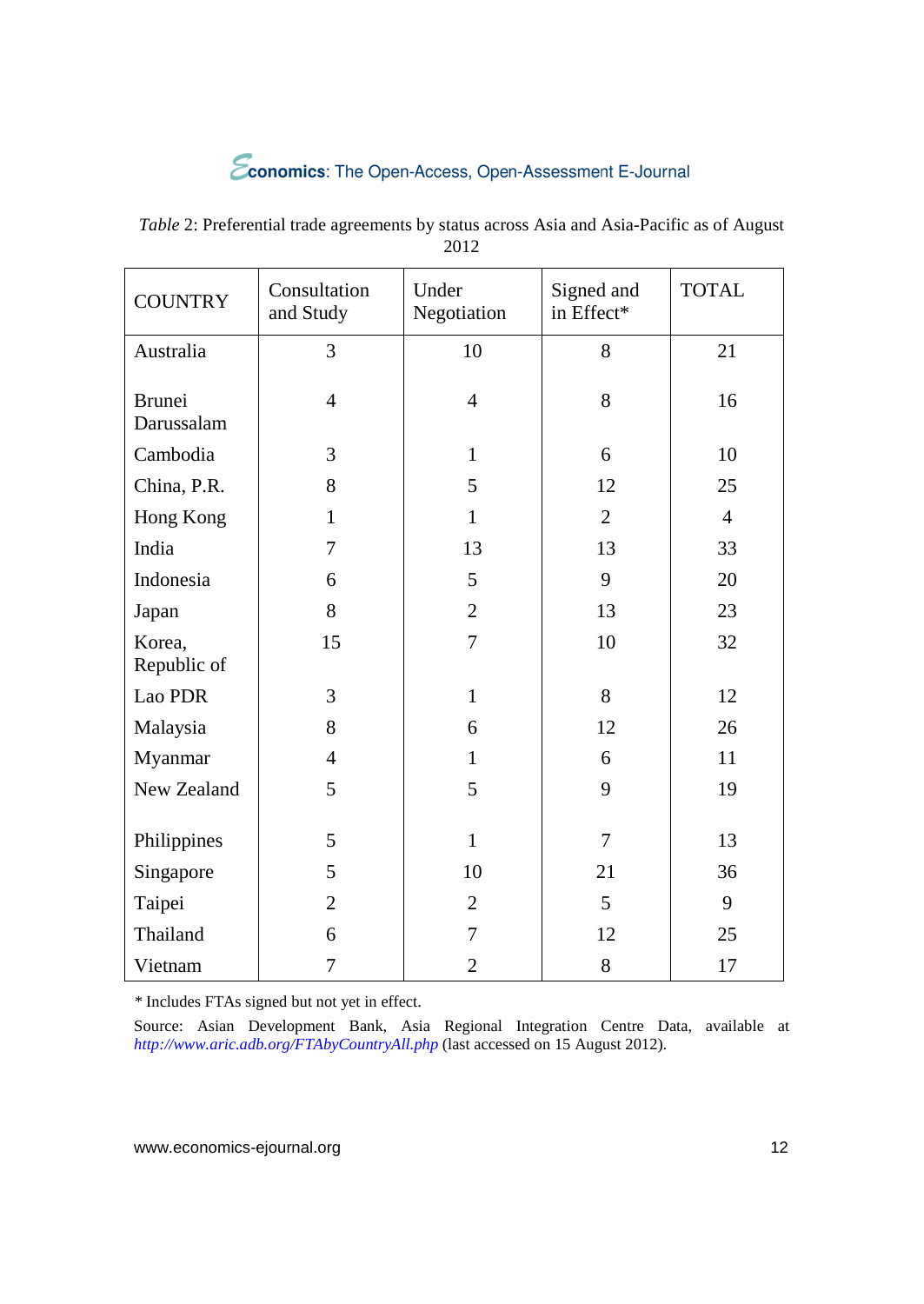In the first decade of the  $21<sup>st</sup>$  century. China has been successfully pushing preferential agreements in its immediate neighborhood. Starting with the proposal for the ASEAN-China FTA in 2001, Beijing has been setting the pace in the region and has forced Japan in particular to offer comparable agreements. Despite the fact that in July 2010 Japan had even been able to have more PTAs in effect than China, there is little doubt that Japan's strategy is a defensive one.

At the beginning of the second decade of the  $21<sup>st</sup>$  century, these trends in trade policy have led to a messy situation. A web of overlapping PTAs has resulted in the creation of a "noodle bowl" of regulations in Asia. Rather than enabling companies to trade more freely with each other, the wave of regional agreements has resulted in a less transparent, even opaque trading system. Companies are confronted with the choice to either trade on a most-favoured nation basis, which means to pay the appropriate tariff, or establish the origin of a product. Since most of the PTAs in Asia have only been in force since a few years, it is probably a bit early to establish a region-wide pattern of company's willingness to engage in the process of establishing origin. Evidence from ASEAN's internal PTA shows that most trade is not conducted using the tariff-free option requiring a certificate of origin, but instead more than ninety percent of ASEAN-internal trade is conducted on a most-favoured nation basis (Corning 2009: 647). There is no reason to believe that utilization rates in other PTAs in Asia will be any higher, because ASEAN uses relatively simple and thus manageable rules of origin, whilst the rules in other PTAs tend to be more complex and use, for example, higher value-added requirements than the forty percent threshold used in ASEAN. In particular PTAs involving larger developed economies tend to have more complex rules (Corning  $2009:660.3$  $2009:660.3$ 

The proliferation of bilateral PTAs therefore represents the greatest divide between entrenched economic theory and short-term political practice in the global economy since the introduction of protectionist measures in the 1930's. Both economists and political scientists agree that bilateral trade deals are suboptimal and pose major threats to the multilateral trading system. When looking closely at

<span id="page-13-0"></span><sup>3</sup> It should be noted that there is a bias against smaller companies in PTAS. Whilst transnational corporations tend to have large, competent administrations that are able to handle the complexities of rules of origin, smaller companies are often less well placed to master the administrative requirements.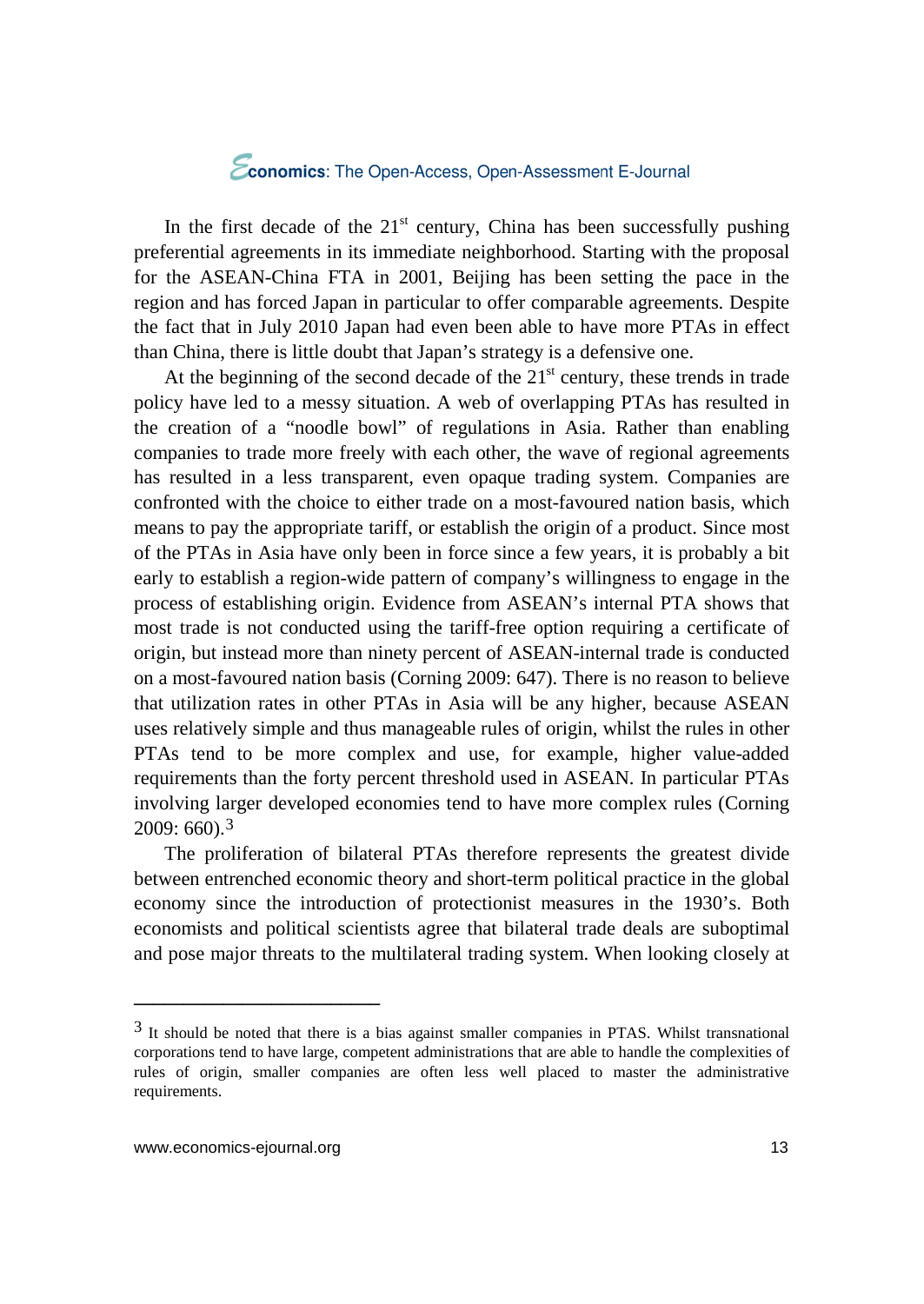some of the details, the disadvantages of bilateral deals become even more evident. One major drawback is that the important and useful dispute settlement mechanism of the WTO might be diluted because of the mushrooming of preferential agreements.[4](#page-14-0)

#### **5 The limited utility of preferential trade agreements**

A major disadvantage of free trade agreements is the administrative burden caused by rules of origin. In an entirely open world economy with no restrictions on the flow of goods, these rules of origin would not matter because it would be irrelevant where goods originate. Today, however, the origin of a product matters, in particular in preferential agreements. All free trade agreements including bilaterals, require rules of origin to establish the 'nationality' of a product. The reason is that in FTAs, participating countries continue to have diverging *external* tariffs. One country might have a high tariff on, say, cars in order to protect domestic producers, whilst the other might have a low or no tariff on that product. Since only goods produced within the free trade area qualify for duty free trade, there have to be procedures that differentiate between goods produced within the FTA and goods from the rest of the world. Thus, the preferential system becomes complicated and expensive. On average, the cost of issuing and administering certificates of origin is estimated to be five percent of the value of a product (Dieter 2004: 281; Roberts and Wehrheim 2001: 317).

In the past forty years, the use of rules of origin has changed significantly. After decolonisation, many developing countries used rules of origin as instruments to enhance their economic development. Rules of origin were used to increase the local content of manufactured products and to protect the infant industries in those economies against competition from imports. This function of rules of origin is of relatively minor importance today. Rather, developed countries use strict rules of origin to protect their aging domestic industries.

<span id="page-14-0"></span><sup>4</sup> Whilst parties to preferential trade agreements can continue to use the WTO's dispute resolution mechanism, many prefer not to use this option and implement dispute settlement mechanisms within the PTA.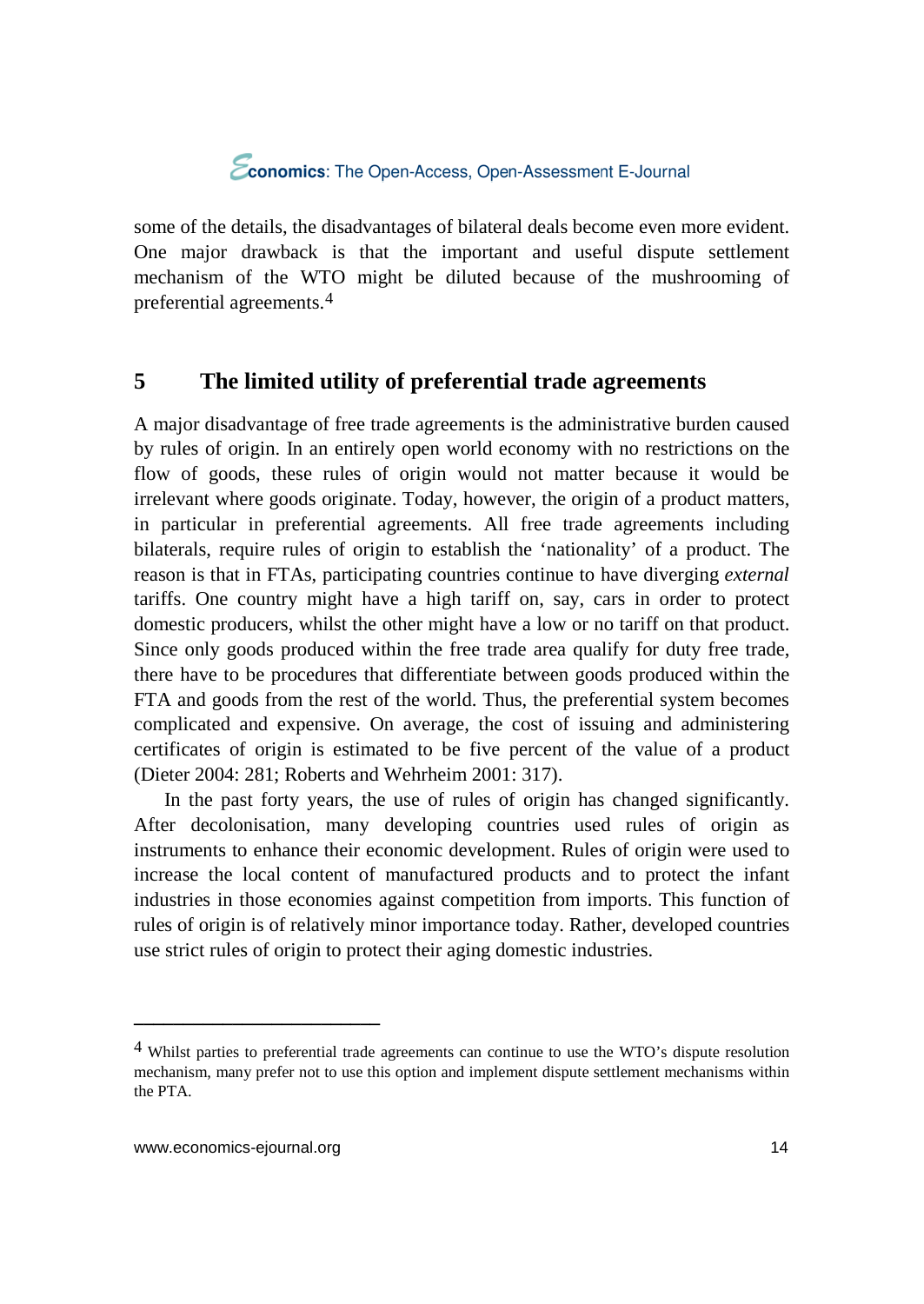First, it is important to understand that there are two categories of certificates of origin, non-preferential and preferential ones. The former are used to differentiate between foreign and domestic products, for instance for statistical purposes, for anti-dumping or countervailing duties or for the application of labelling or marketing requirements. The second type is the one that can distort trade because it provides preferential access to a market.

There are four methods to establish the "nationality" of a product, to establish origin. There is natural origin and origin due to substantial transformation, this category being subdivided into three other forms: a change in the tariff heading, a minimum percentage of value added and specific production processes (Estvadeordal and Suominen 2003). Natural origin (wholly produced or obtained) is the least complicated approach. This applies to raw materials and non-processed agricultural products, i.e. to a relatively small part of international trade.

A change of tariff heading is already much more complicated. The Harmonized System (HS) is a set of regulations that has been agreed upon in the World Customs Organisation (WCO). It consists of 1241 categories on the fourdigit level and more than five thousand categories on the six-digit level. If a product receives a different tariff heading after the production process, this can be used to qualify for origin. This method has considerable advantages. It is both transparent and easily established. Using the Harmonized System is simple, easy to implement and causing relatively little cost. The necessary documentation is undemanding. The trouble is that a change of tariff heading does not necessarily constitute a significant step in the production process. Minor changes to a product can lead to a change of tariff heading. Therefore, merely requiring a change of tariff heading to establish origin is the exception in PTAs in Asia and elsewhere.

The minimum value-added rule is probably the most complicated method to establish origin. Incidentally, it is also the most widely used scheme in Asia. A certain percentage of the value of the product has to be produced within the FTA to qualify for duty free trade. Finally, specific production processes can be identified and agreed upon in order to establish origin. The trouble is that this method both requires complex negotiations on agreed production processes and continuous updating. Due to the changing patterns of production, new forms of production emerge that would constitute substantial transformation, but unless they are listed in the catalogue of agreed production processes, they would not qualify for duty free trade.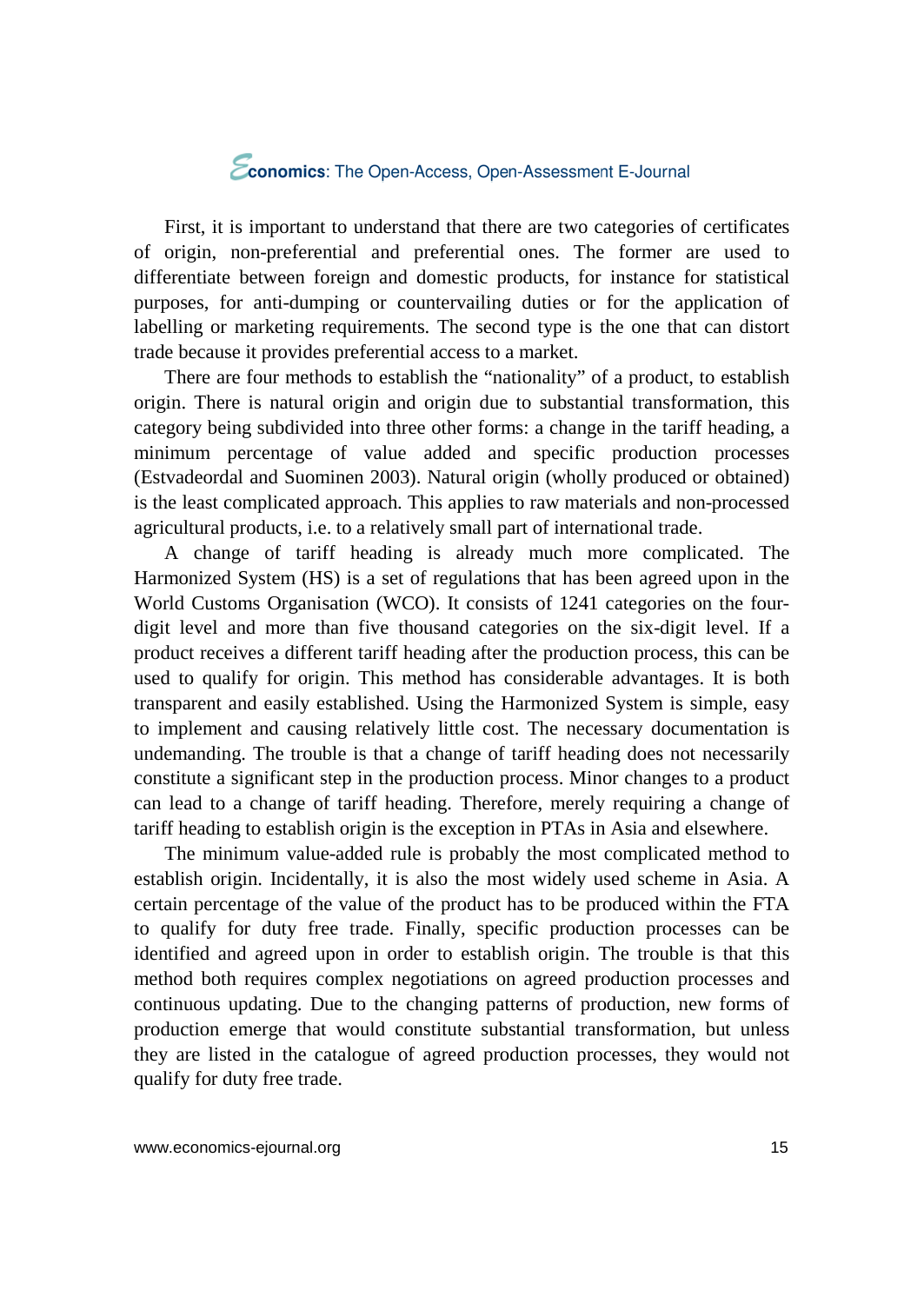When criticising the negative consequences of rules of origin, there is a caveat. By paying the appropriate tariff, they can be easily overcome. Since peak tariffs continue to cause difficulties in some sectors, the protectionist effect of rules of origin should nevertheless not be underestimated. The combination of tariffs and stringent rules of origin can be an efficient instrument for the protection of a market. One example for that approach is the textile market in NAFTA, where rules of origin require the yarn to be spun in NAFTA (the yarn-forward rule) or even the fibre to be produced in NAFTA (the fibre-forward rule), which is used for many textiles containing cotton. The consequence is that Canadian or Mexican textile producers cannot source their cotton from for example African cotton producers, but instead have to buy cotton from US producers. Rules of origin are opaque protectionist instruments. They often render PTAs a useless endeavour, at least from an economic point of view.

| Firms utilization of<br>preferences | Using preferences in percent<br>of respondents | Planning to use<br>preferences |  |
|-------------------------------------|------------------------------------------------|--------------------------------|--|
| All firms                           | 28.4                                           | 53.0                           |  |
| Japan                               | 29.0                                           | 47.4                           |  |
| China                               | 45.1                                           | 77.9                           |  |
| South Korea                         | 20.8                                           | 54.2                           |  |
| Singapore                           | 17.3                                           | 28.0                           |  |
| Thailand                            | 24.9                                           | 45.7                           |  |
| Philippines                         | 20.0                                           | 40.7                           |  |

*Table 3*: Utilization rates in Asian preferential trade agreements

*Source*: Kawai and Wignaraja (2011).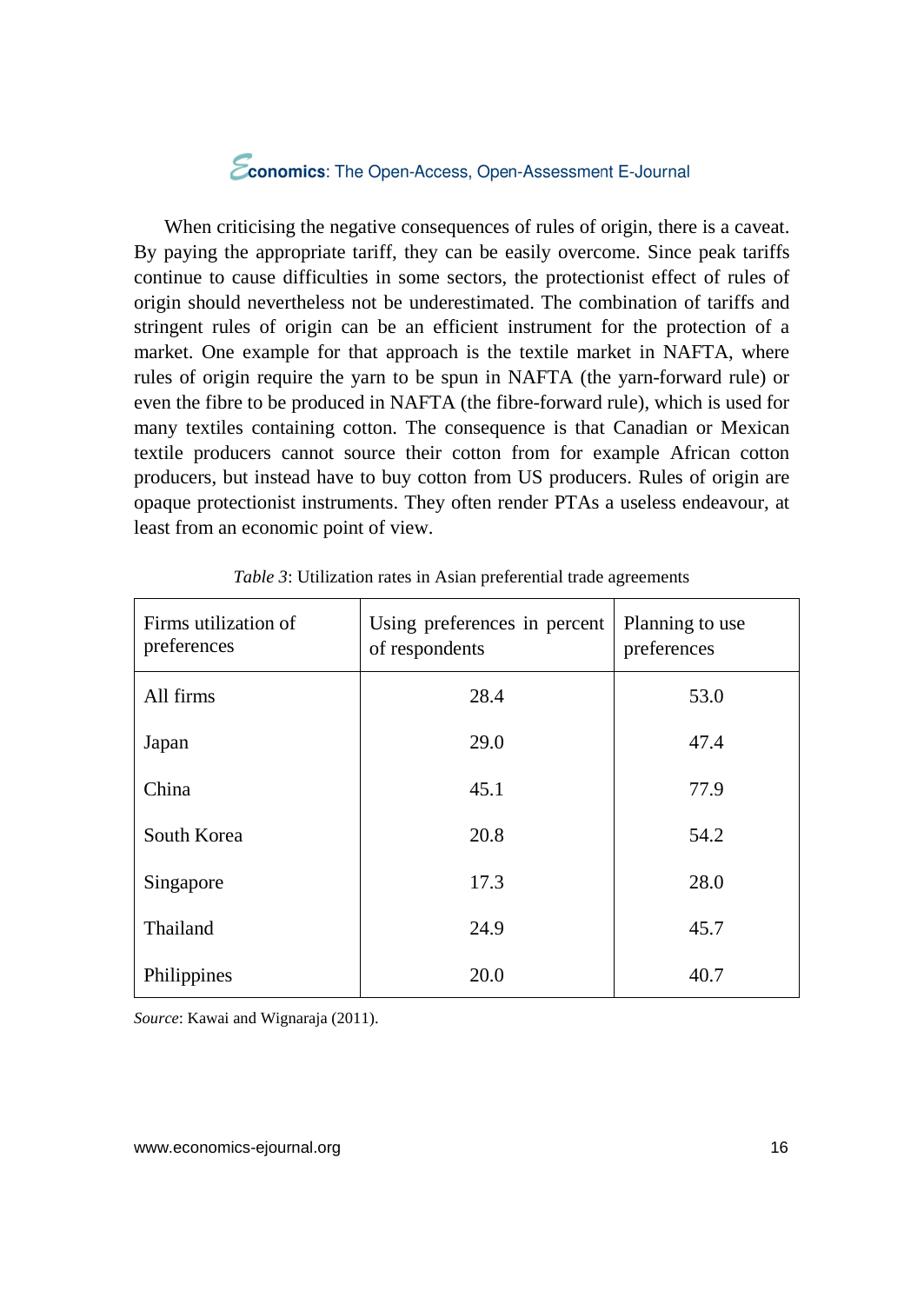In Asia, the administrative obstacles associated with rules of origin have resulted in quite low utilization rates (Table 3). Out of all firms that we responding to a survey by the Asian Development Bank a mere quarter (28.4 percent) were utilizing preferences. The majority of firms preferred to pay the appropriate tariff. The economic benefit from the preferential trade agreements has thus been limited. In addition, it is reasonable to assume that in reality, utilization rates are lower still, since those companies that were not responding to the questionnaire probably were not interested in the subject altogether.

Thus, the economic utility of preferential trade agreements in Asia continues to be limited. Corning suggests that the ASEAN-Japan Comprehensive Partnership Agreement (AJCEP), praised by its supporters as more wide-ranging than WTO agreements, has not produced convincing results (Corning 2009: 639). Other observers have criticised preferential trade integration sharply. Ross Garnaut and David Vines have argued that the trend towards discriminatory bilateral agreements is "… an ill-thought-out early-twenty-first century response, and it is deeply disturbing" (Garnaut and Vines 2007). Richard Baldwin has also characterised the situation of East Asian regionalism harshly: "[w]hen it comes to East Asian regionalism, the state of play is easily summarised  $-$  it is a mess. Dozens if not hundreds of trade deals are under discussions, under negotiation, or already signed" (Baldwin 2006: 3).

Baldwin has been coining the term "noodle bowl" for Asian trade relations.<sup>[5](#page-17-0)</sup> The consequence of the noodle bowl is an increasing fragility of production in East and Southeast Asia. The variation of rules between the various bilateral agreements is causing significant problems for the private sector. Richard Baldwin has identified three factors that contribute to this fragility. First, each nation's industrial development and the competitive position of companies in these countries depend on the smooth functioning of intra-industry trade flows. Second, the tariff cutting that created Factory Asia was done unilaterally by most Asian countries. These tariff cuts were not 'bound' in the WTO, and consequently they are not subject to WTO discipline. This so-called bindings-overhang means that tariffs in Asia could go up overnight without violating WTO rules. Third and most important, there is no political regulation in the region that could substitute WTO

<span id="page-17-0"></span><sup>5</sup> Alternatively, the term "spaghetti bowl" is used. Both mean the same thing – a system of unconnected preferential trade agreements.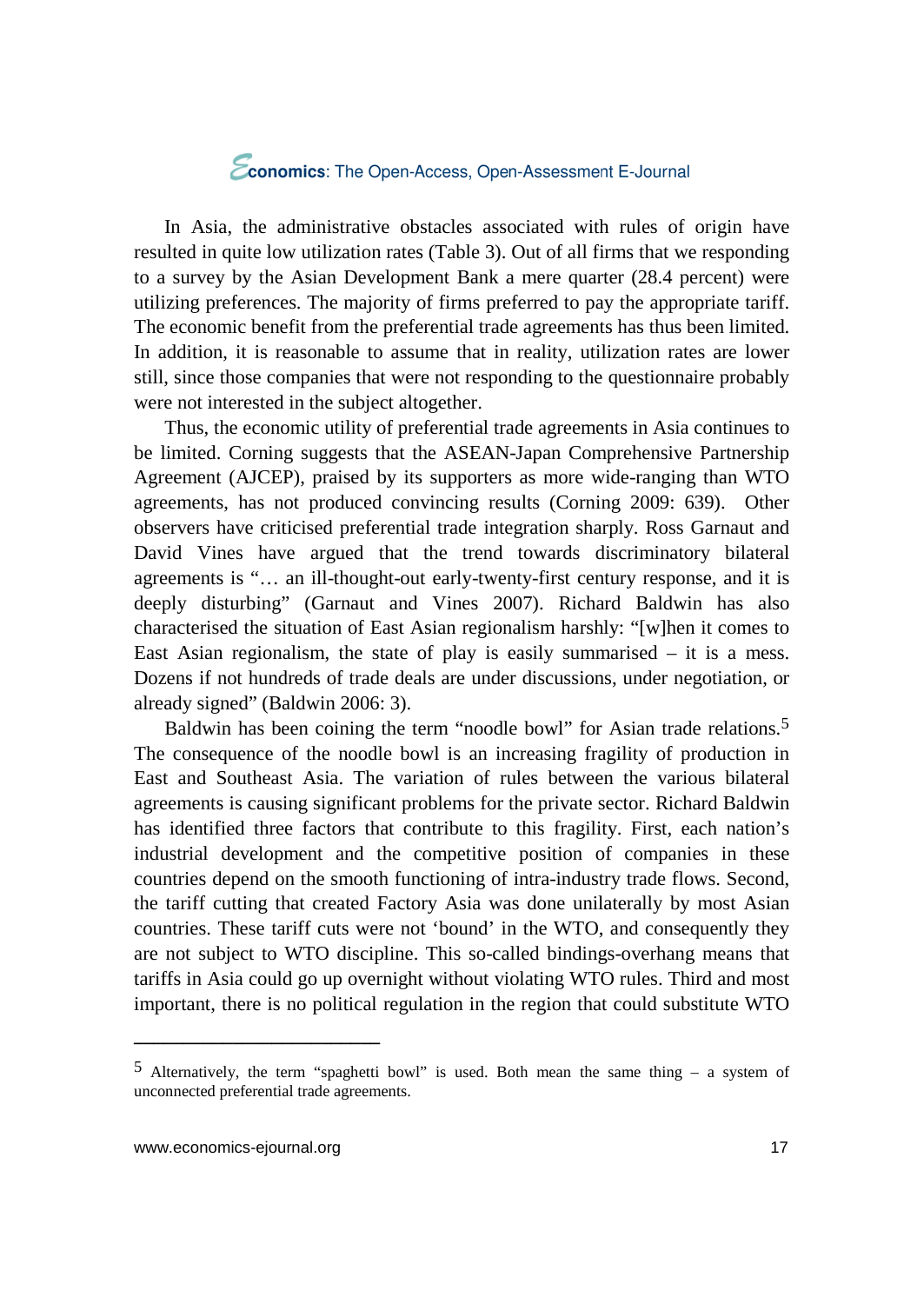discipline. By contrast, European regulation has both top-level management, i.e. the European Commission, and WTO discipline, because European countries have bound their tariffs at very low levels (Baldwin 2006: 1f). Thus, the private sector in Europe has a better, more transparent political and trade environment than the private sector has in Asia, at least when considering the conditions for transnational production.

#### **6 Which way forward? Should Asian economies consider a customs union?**

Ever since East Asian countries have been evaluating options for further integration, there has been debate on which form the economic integration should take. In 1994, the APEC member countries agreed to create on open trading regime in the Asia-Pacific by 2010 for the more advanced and 2020 for the less developed economies. It was, however, unclear what precisely the 'open regionalism' advocated meant. Would the participating economies liberalise unilaterally and offer the reductions of their levels of protection on a mostfavoured nation basis to all member countries of the WTO, including, say, the European Union? Or would 'open regionalism' permit other economies to join a scheme which would only provide the benefits to its member countries?

Since Bogor, the discussion has moved on and there is now much less ambiguity about the avenues open to policy makers. In essence, the creation of a discriminating preferential trade agreement is one option that is evaluated by policy makers. For example, the East Asia Study Group (EASG), formed as an advisory body in the year 2000, has suggested the creation of an East Asian Free Trade Area in its report, presented to the ASEAN Plus Three Summit in November 2002 in Cambodia (EASG 2002).

Of course, the wave of preferential trade agreements that already have been created in the region and the above named proposal raise the question whether there aren't any more convincing alternatives, both from an economic and from a political perspective. The current system of preferential trade agreements with their divergent rules of origin and little economic utility are the third-best option. Bilateral PTAs do not contribute to the creation of a unified economic space, but instead create an administratively complex trade regime. Moreover, from a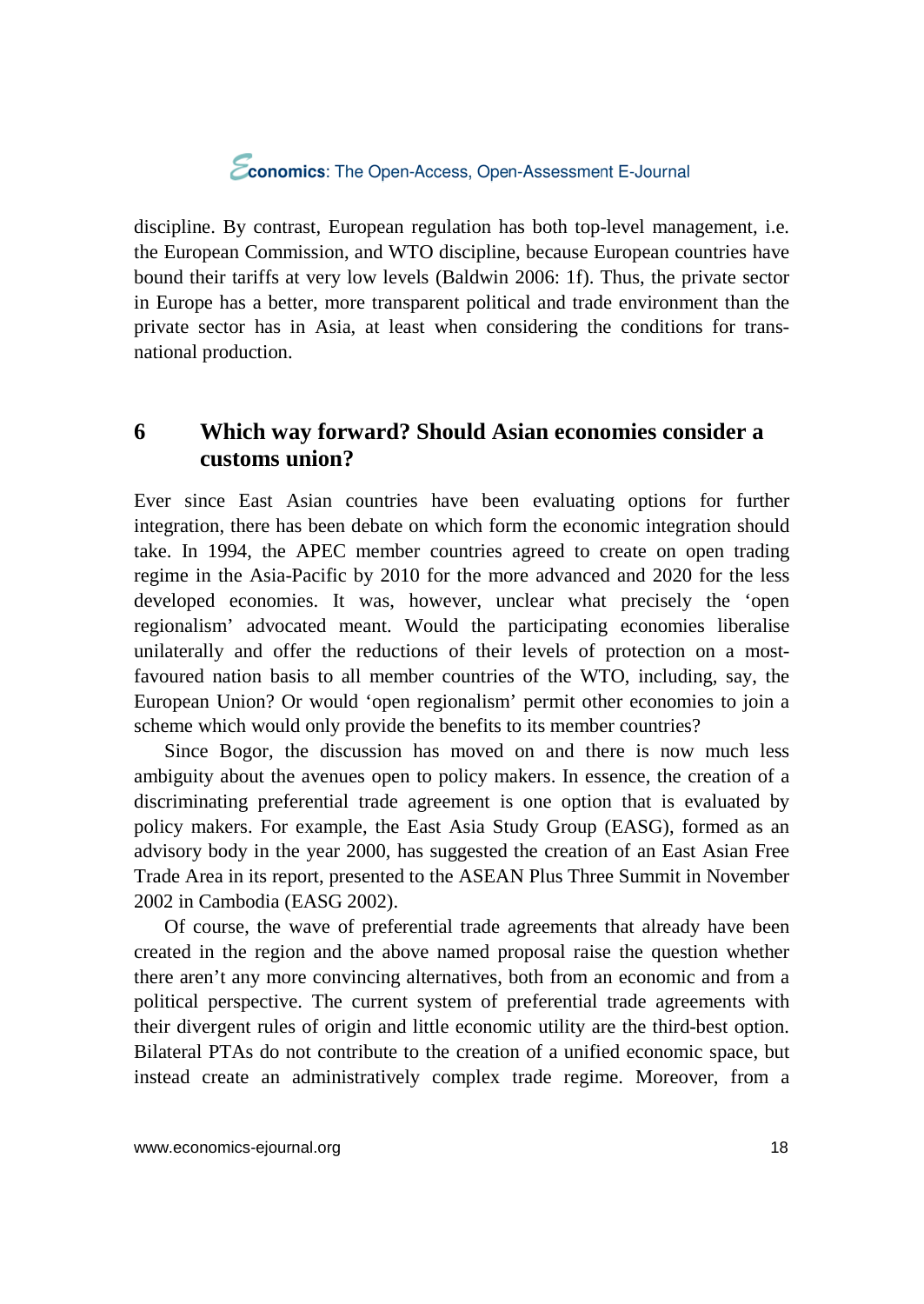political perspective they are even counterproductive since PTAs contribute to the deepening of the rivalry between the two most important players in Asia rather than offering a possible co-operative solution.[6](#page-19-0)

An Asia-wide free trade agreement would constitute an improvement with regard to both the economic and the political dimension. From an economic point of view, a region-wide PTA would at least reduce the complexity of the administration of trade. There would be one set of rules of origin instead of dozens of them, and companies would potentially benefit from the creation of the world's largest PTA. At the same time, even a region-wide PTA would offer suboptimal results. Whilst the need for certificates of origin would be reduced, it would still be necessary to establish origin of any product traded duty-free in the region. Participating economies would continue to implement their own, country-specific trade policy and would be free to engage in other PTAs with third economies, e.g. the USA or the EU. Given the complex nature of today's international production networks, the origin of inputs sourced from outside the PTA would still have to be subject to complicated administrative processes.

Politically, an Asia-wide FTA would eliminate the current competition between China and Japan with regard to trade policy. Since there would be only one PTA, neither country could engage in a beauty contest with the aim of demonstrating the attractiveness of its own scheme. However, an Asian PTA would still be suboptimal when compared with a customs union in the region, which would both reduce transactions costs due to the lower requirements for rules of origin and streamline the region's foreign economic relations. A customs union constitutes a higher level of integration than a free trade agreement and creates an economic space with a unified trade policy vis-à-vis the rest of the world. Thus, it is both more difficult to agree on than an FTA, but also offers the greater benefits.

By definition a customs union contributes to the elimination of trade barriers, tariffs and quantitative restrictions on trade amongst partners and imposes a harmonised external tariff on trade with third countries. This is the key difference with a free trade area; however technically different, in notion and purpose a customs union is akin to a free trade area as they are both said to increase specialization and trade with welfare benefits for the parties involved. An

<span id="page-19-0"></span> $6$  Of course, there are other arenas in Asia where China and Japan do co-operate meaningfully, e.g. monetary regionalism in the context of the Chiang Mai initiative.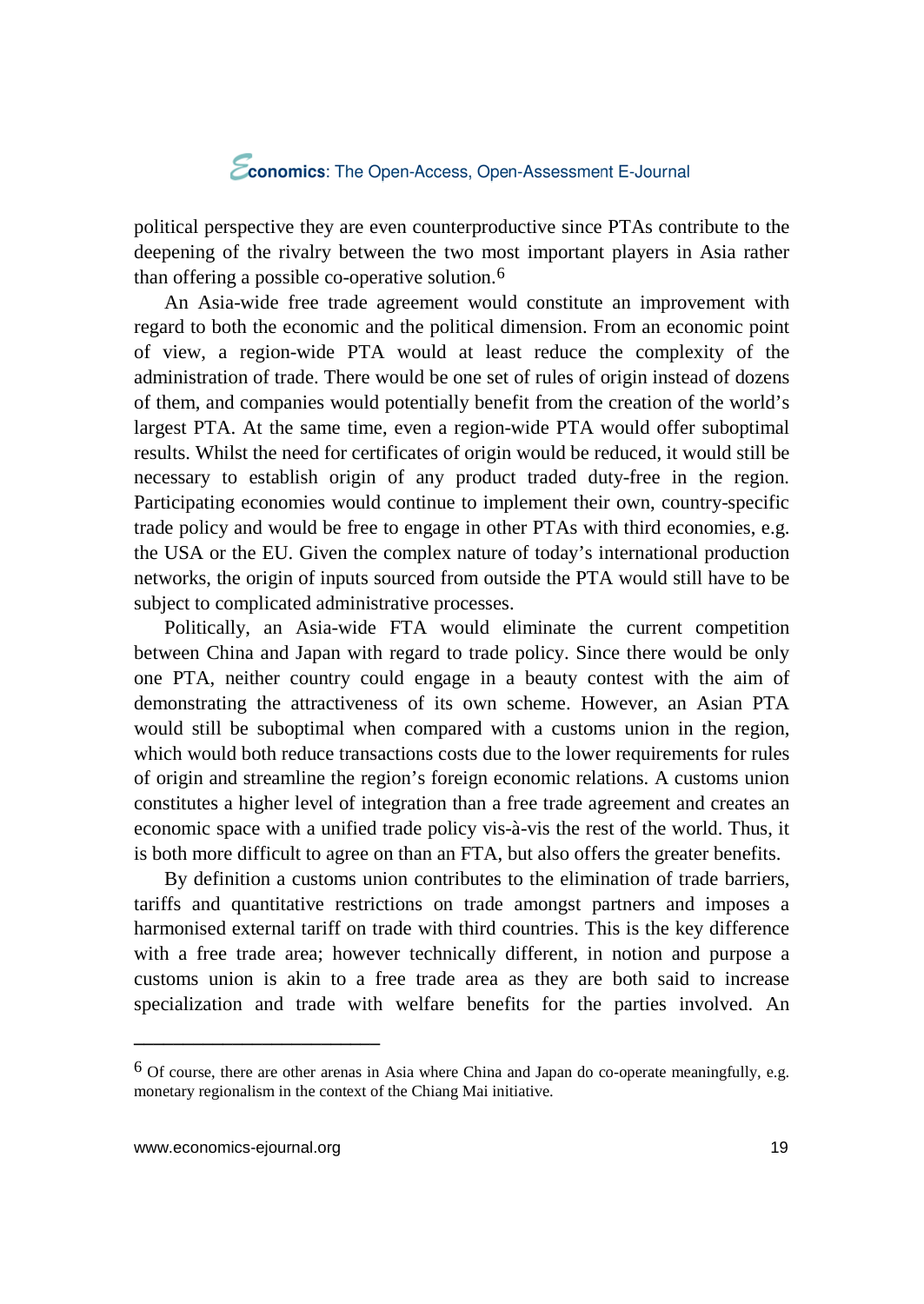important benefit of a customs union is that it contributes directly to trade creation, i.e. more expensive domestic products are replaced by cheaper imports from member countries.

In this context, it should be remembered that the European Economic Community never aimed at the creation of a free trade area, but from 1957 aimed at the establishment of a customs union, which was achieved in 1968. Ever since there is only one trade policy, and Europe's weight in international trade has greatly risen since 1968. The economic utility is probably greater still: Once a product from a third country has entered the economic space and the duty is paid, the product can be used in production without requiring additional documentation processes.

The creation of a customs union in Asia, however defined, would certainly not be an easy task. The key stumbling bloc is the creation of a joint external tariff, which would have to consider the diverging political preferences of all member countries. In essence, most participating economies would have to liberalise trade in sectors they previously considered too problematic for liberalisation; Japanese agriculture is a case in point. Even if the more advanced economies could politically accept the opening of their hitherto protected agricultural sectors, the effects of a common external tariff on the less developed member countries of an Asian customs union are to be considered. For these less developed economies, the creation of a customs union would result in a dramatic increase in competition, and most probably many industries would not survive such a shock.

Nevertheless, given the disadvantages of the current mess in Asian trade – characterised by overlapping and inefficient preferential trade agreements on the one side and lukewarm support for the multilateral system on the other – exploring the potential of an Asian customs union is a worthwhile endeavour. One potential avenue for solving the obstacles outlined above would be a structured introduction of a customs union, with developed economies including China taking the lead and the poorer economies following five or ten years later.

In the last decade, dynamic processes have emerged that may lead to the creation of an integrated economic space in Asia. Of course, it is highly speculative to engage in a debate on the potential shape of such a regime, its membership and its relationship with non-participating economies. Nevertheless, given the high level of economic interdependence that can be observed already, the interest in a formalised, de-jure integration project in Asia seems to be quite high.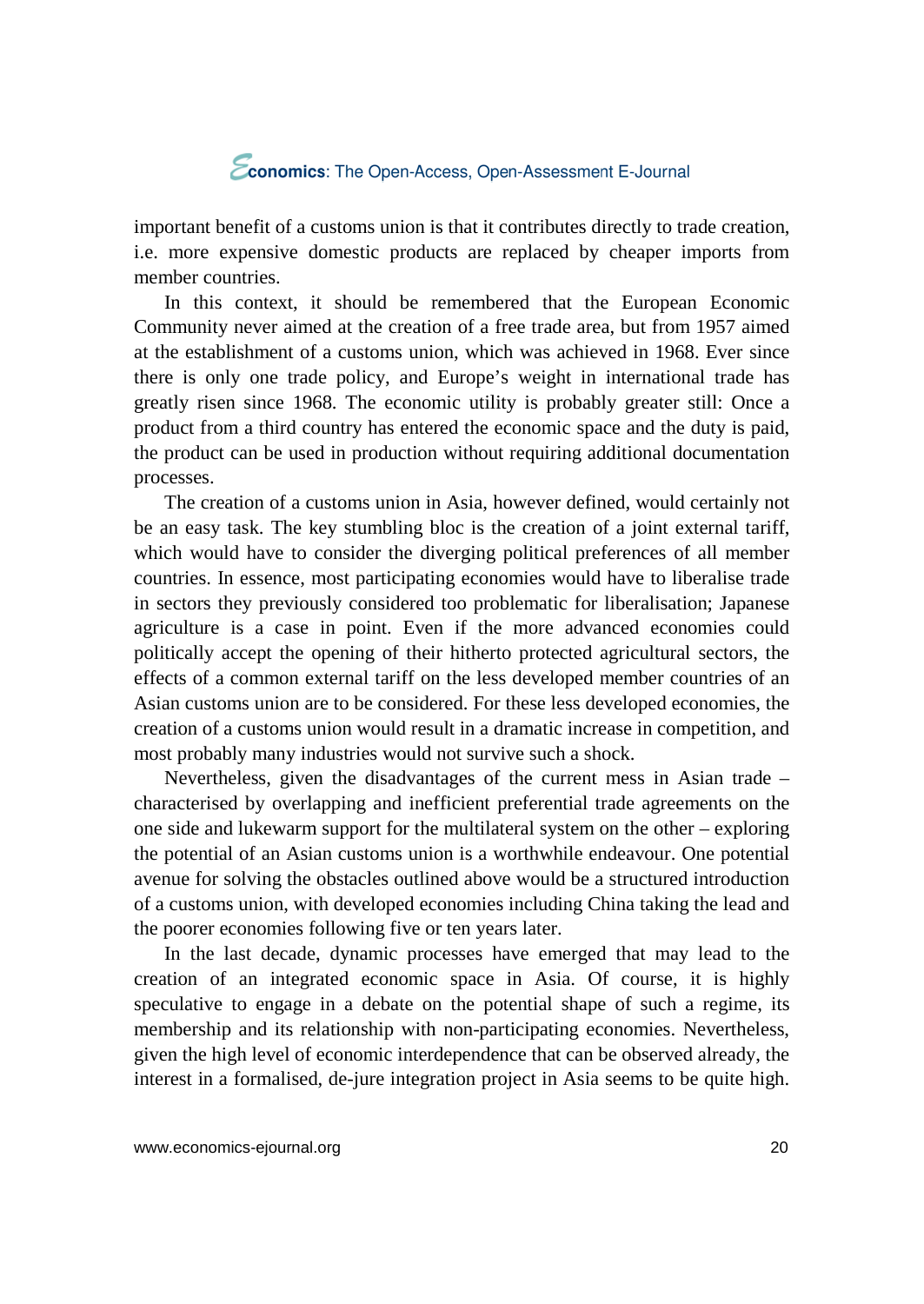A potential venue for this pan-Asian project could be the ASEAN-China FTA (ACFTA), which has come into effect in 2010. This large group, comprising more than 1.7 billion people, can over time alter the nature of economic relations in Asia and may possibly also change political and security relations in the entire region (Narine 2007: 205).

Whilst there are numerous bilateral preferential trade agreements either in force or currently negotiated in Asia, ACFTA has the economic potential to serve as the nucleus of an Asian integration project. China has not only made sure that the FTA offers sufficient rewards to the less-developed members of ASEAN (Vietnam, Cambodia, Laos, Burma), but has also succeeded in attracting support of the more advanced economies, e.g. by providing so-called early harvest programmes for agricultural exports from Thailand. Given the importance of China in Asian trade, the expansion of the existing preferential trade agreement into a region-wide customs union would, from an economic perspective, be a sensible step forward.

However, from a political perspective it appears naïve to expect both Japan and South Korea as well as ASEAN to agree to such a proposal. Suspicion of Beijing's long-term goals continue to exist in the region, and given the recent assertiveness of Chinese policy makers in international affairs this suspicion may even have grown of late. Rather than continuing to successfully portrait its rise as an opportunity to Asian and other countries, China appears to be perceived more critically than, say, before 2010. Whilst it is difficult to name a single incident that may have contributed the change in perception, the cumulative effect of the continuing production of current account surpluses, the buying of agricultural land and other natural resources in Africa and elsewhere, the unwillingness to consider a more robust appreciation of the exchange rate of the yuan vis-à-vis the dollar and the sabotaging the Copenhagen climate have all contributed to a deteriorating image of China abroad. Considering the increasing bullishness of Chinese foreign economic policy, the creation of an Asia-wide customs union appears to be a rather distant prospect.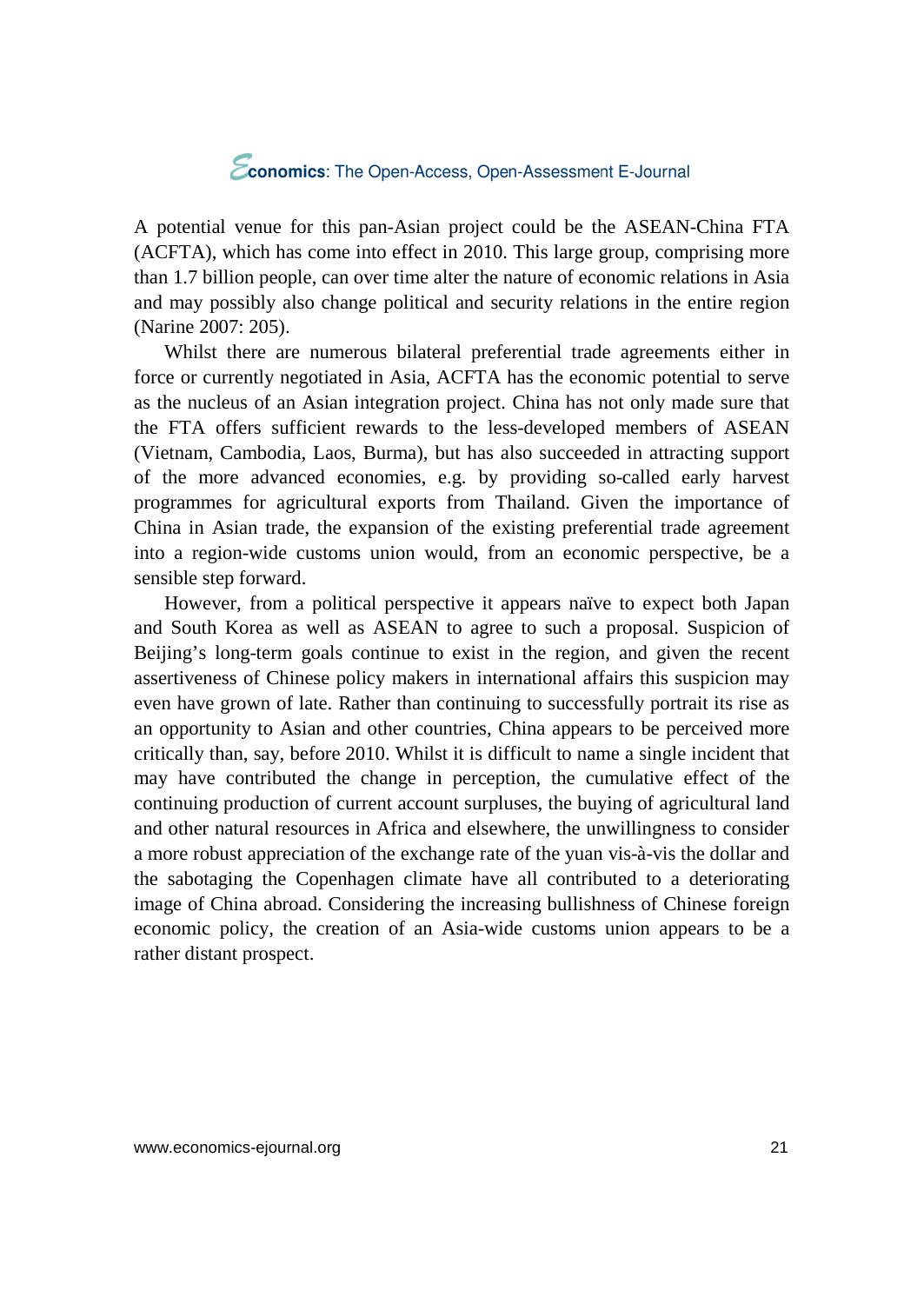#### **7 Conclusions**

Following the departure from a security-driven agenda in international relations after the Asian crisis, countries in the region continue to search for an improvement of both their trade and other economic policies. Pempel has suggested that this process constitutes what he terms 'institutional Darwinism', a process of institutional competition and selection (Pempel 2010a: 233). Some forms of co-operation will flourish; others will probably languish and become irrelevant. Preferential trade agreements most probably belong to the latter category.

The arguments and evidence in this article show that, taken together, preferential trade agreements have very few advantages for Asia. They are inferior to regulating trade in the WTO, and they are not as useful as large regional agreements can be. Bilateral free trade agreements are a third-best solution for regulating international trade. They violate established conditions for economic efficiency and they are imbalanced, because they disadvantage the poorer players and systemically strengthen the more developed players.

The trend towards bilateralism is often justified with the notion that simply relying on the WTO is like doing nothing. This is not the case. Multilateralism continues to function and to represent a superior form of regulation compared to preferential trade agreements. In trade policy, pushing preferential agreements is a second-best solution, if that. Furthermore, bilateral trade agreements contain an element of discrimination which is causing concern. In the 1930s, discriminatory preferential regimes were dominating the organisation of international trade. Today, economies are returning to a regime where goods originating from befriended countries have easier access to a national market than others. There is discrimination between friends and foes. The post-war trading regime had the explicit goal of non-discrimination, and today's policy makers are sacrificing this philosophy for quick, but uneven and unsustainable, economic gains.

The irony is that Asian economies, who have been major beneficiaries of today's open trade regime, have firmly embraced the trend towards preferential trade agreements. This may be due to the perception that the World Trade Organisation has, in essence, been a transatlantic organisation. Whilst it is true that the GATT and subsequently the WTO have been shaped by the transatlantic powers, preferential trade agreements are not a sound alternative to the WTO.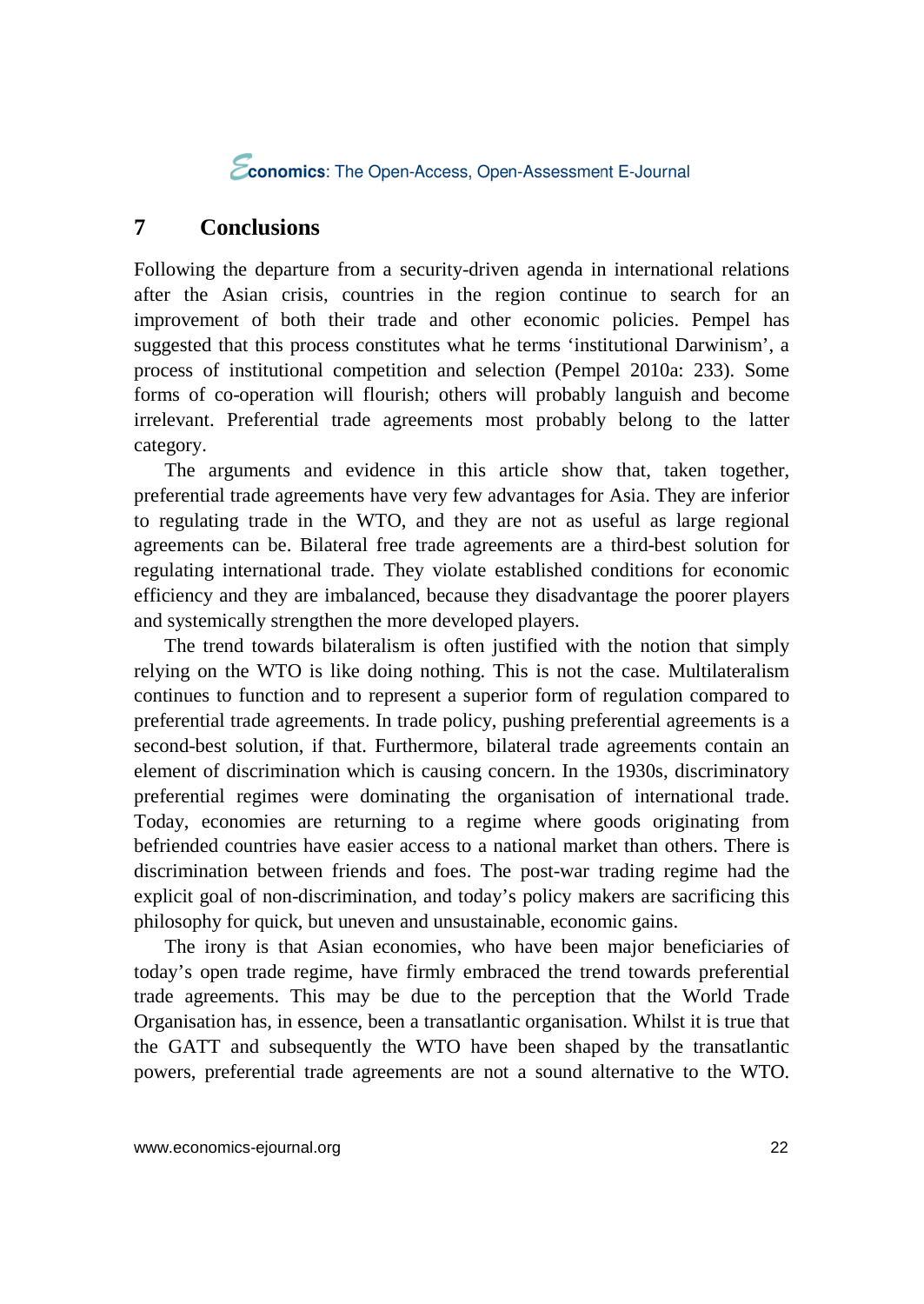They cause high administrative costs, do not support the creation of intra-regional production networks and do ultimately not lead to a sustainable trade regime.

For Asian and other economies, including the European Union, the current trend towards preferential trade agreements is a policy error of massive dimensions. Beyond the ever-lasting rhetoric, major players, in particular China, the EU, Japan and the USA, should abandon preferential agreements and should return to the WTO as the main platform for regulating international trade. For Asia in particular, the current spaghetti bowl of trade agreements is neither efficient economics nor providing the participating economies with enhanced political influence. The only preferential trade agreement in the region that appears sensible from an economic perspective is an Asia-wide customs union, which would reduce transactions costs significantly and stimulate intra-regional trade beyond the existing levels. At the same time, the increasing distrust of other countries in Asia vis-à-vis China and its long-term goals will probably impede the creation of such an economically sound, but politically naïve measure.

#### **Bibliography**

- Altmann, Roger C. (2009). 'Globalization in Retreat. Further Geopolitical Consequences of the Financial Crisis', *Foreign Affairs* 88( 4): 2-7. <http://www.foreignaffairs.com/articles/65153/roger-c-altman/globalization-in-retreat>
- Aminian, Nathalie, Fung, K.C., and NG, Francis (2008). 'Integration of Markets vs. Integration by Agreements', *World Bank Policy Research Working Paper*, WPS4546 (March 2008).<http://ideas.repec.org/p/wbk/wbrwps/4546.html>
- Asian Development Bank (2013). *Asian Economic Integration Monitor*, March. Mandaluyong City, Philippines: Asian Development Bank. <http://www.adb.org/publications/asian-economic-integration-monitor-march-2013>
- Asian Development Bank, Asia Regional Integration Center (2010). *Trade and Investment Patterns*, available at: [http://www.aric.adb.org/.](http://www.aric.adb.org/)
- Baldwin, Richard (2006). 'Managing the Noodle Bowl: The Fragility of East Asian Regionalism', *Centre for Economic Policy Research Working Paper* No. 5561 (March 2006), available at<http://www.cepr.org/pubs/dps/DP5561.asp> .
- Corning, Gregory P. (2009). 'Between Bilateralism and Regionalism in East Asia: the ASEAN-Japan Comprehensive Economic Partnership', *The Pacific Review* 22(5): 639-665.<http://www.tandfonline.com/doi/abs/10.1080/09512740903329749>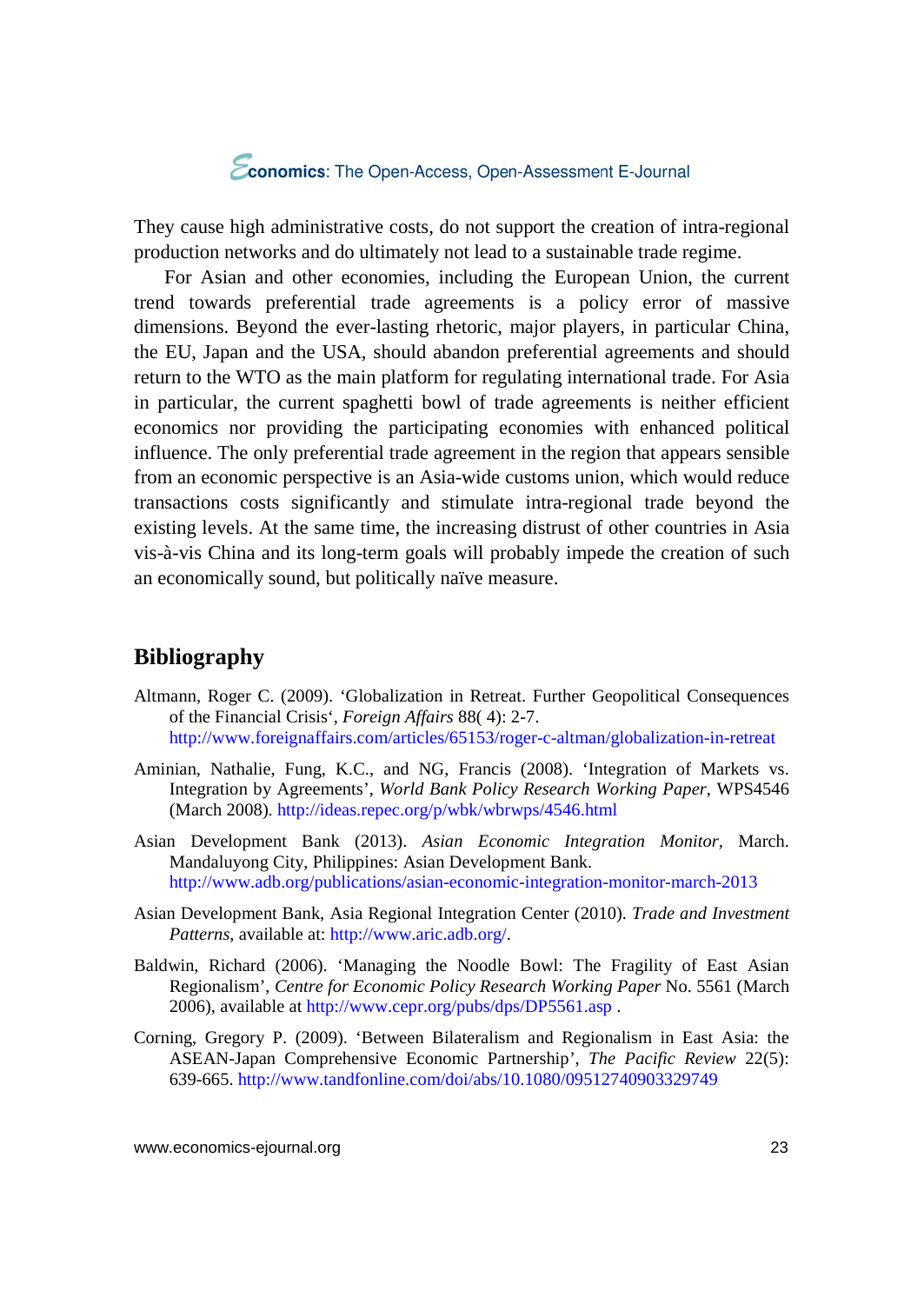- Dicken, Peter (2005). 'Tangled Webs: Transnational Production Networks and Regional Integration', *SPACES (Spatial Aspects Concerning Economic Structures)*, (Marburg: Faculty of Geography, Philipps-University of Marburg, April 2005): 1-27. <http://www.spaces-online.uni-hd.de/include/SPACES%202005-04%20Dicken.pdf>
- Dieter, Heribert (2004). Präferenzielle Ursprungsregeln in Freihandelszonen: Hemmnisse für den internationalen Handel?', *Aussenwirtschaft. Schweizerische Zeitschrift für internationale Wirtschaftsbeziehungen* 59(3) (September 2004): 273-303. [http://international.vlex.com/vid/ursprungsregeln-freihandelszonen-hemmnisse-](http://international.vlex.com/vid/ursprungsregeln-freihandelszonen-hemmnisse-62069152)[62069152](http://international.vlex.com/vid/ursprungsregeln-freihandelszonen-hemmnisse-62069152)
- Dieter, Heribert (2006). 'Bilaterale Freihandelsabkommen im asiatisch-pazifischen Raum. Effekte, Motive und Konsequenzen für die Europäischen Union', *SWP-Studie* S 8/06, (Berlin: Stiftung Wissenschaft und Politik). [http://www.swp-berlin.org/de/publikationen/swp-studien-de/swp-studien](http://www.swp-berlin.org/de/publikationen/swp-studien-de/swp-studien-detail/article/bilaterale_freihandelsabkommen.html)[detail/article/bilaterale\\_freihandelsabkommen.html](http://www.swp-berlin.org/de/publikationen/swp-studien-de/swp-studien-detail/article/bilaterale_freihandelsabkommen.html)
- Dieter, Heribert and Higgott, Richard (1998). 'Verlierer Japan Gewinner China? Außenpolitische Konsequenzen der Asienkrise', *Internationale Politik*, 10/1998 (October): 45-52.
- Dieter, Heribert and Higgott, Richard (2007). 'Linking Trade and Security in Asia: Has Washington's Policy Worked?', *Aussenwirtschaft. Schweizerische Zeitschrift für internationale Wirtschaftsbeziehungen* 62(2): 151-174. [http://www.econbiz.de/en/search/detailed-view/doc/all/linking-trade-and-security-in](http://www.econbiz.de/en/search/detailed-view/doc/all/linking-trade-and-security-in-asia-has-washington-s-policy-worked-dieter-heribert/10007754110/?no_cache=1)[asia-has-washington-s-policy-worked-dieter-heribert/10007754110/?no\\_cache=1](http://www.econbiz.de/en/search/detailed-view/doc/all/linking-trade-and-security-in-asia-has-washington-s-policy-worked-dieter-heribert/10007754110/?no_cache=1)
- East Asian Study Group (2002). 'Final Report of the East Asia Study Group', prepared for the ASEAN+3 Summit, (4 November 2002) (Phom Penh, Cambodia), available at: [http://www.aseansec.org/viewpdf.asp?file=/pdf/easg.pdf.](http://www.aseansec.org/viewpdf.asp?file=/pdf/easg.pdf)
- Estewadeordal, Antoni and Suominen, Kati (2003). 'Rules of Origin: A World Map and Trade Effects', Workshop: *The Origin of Goods: A Conceptual and Empirical Assessment Rules of Origin in PTAs*, (Paris, 23-24 May 2003).
- Garnaut, Ross and Vines, David (2007). 'Regional Free-Trade Areas: Sorting out the Tangled Spaghetti',*Oxford Review of Economic Policy* 23(3): 508-527. <http://ideas.repec.org/a/oup/oxford/v23y2007i3p508-527.html>
- Ikenberry, G. John (2008) 'The Rise of China and the Future of the West', *Foreign Affairs* 87(1): 23-37. [http://www.foreignaffairs.com/articles/63042/g-john-ikenberry/the-rise](http://www.foreignaffairs.com/articles/63042/g-john-ikenberry/the-rise-of-china-and-the-future-of-the-west)[of-china-and-the-future-of-the-west](http://www.foreignaffairs.com/articles/63042/g-john-ikenberry/the-rise-of-china-and-the-future-of-the-west)
- International Monetary Fund (2009). *Regional Economic Outlook, Asia and Pacific*. Washington, D.C.: International Monetary Fund. <http://www.imf.org/external/pubs/ft/reo/2009/apd/eng/areo1009.pdf>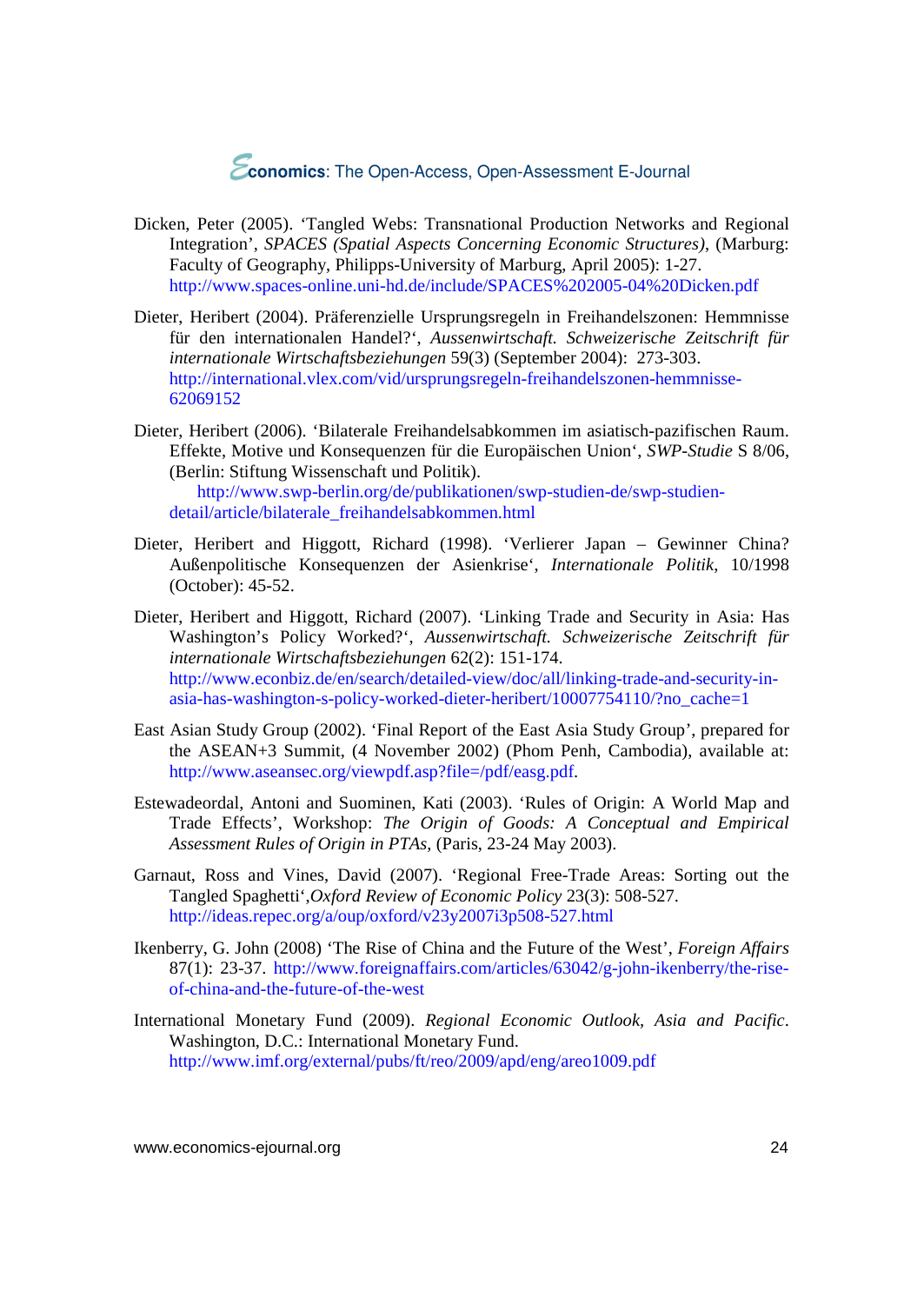- International Monetary Fund (2007) *Regional Economic Outlook Asia and Pacific*. Washington, D.C.: International Monetary Fund. <http://www.imf.org/external/pubs/ft/reo/2007/apd/eng/areo0407.pdf>
- International Monetary Fund Direction of Trade (2009). *Yearbook 2009*, available at[:http://www2.imfstatistics.org/DOT/.](http://www2.imfstatistics.org/DOT/)
- Irwin, Douglas A. (2002). *Free Trade Under Fire, Princeton and Oxford*. Princeton University Press.
- Kawai, Masahiro and Wignaraja, Ganeshan (eds.) (2011). 'Asia's Free Trade Agreements. How is Business Responding?' Asian Development Bank. <http://www.adbi.org/files/2011.01.31.book.asia.free.trade.agreements.pdf>
- Narine, Shaun (2007). 'Economic Security and Regional Cooperation in the Asia-Pacific: Evaluating the Economics-Security Nexus' Amitav Acharya and Evelyn Goh, eds., *Reassessing Security Cooperation in the Asia-Pacific: Competition, Congruence and Transformation*, (Cambridge, Mass.: The MIT Press): 195-217.
- Pempel, T.J. (2006). 'The Race to Connect East Asia: An Unending Steeplechase', *Asian Economic Policy Review* No 1: 239-254. [http://econpapers.repec.org/article/blaasiapr/v\\_3a1\\_3ay\\_3a2006\\_3ai\\_3a2\\_3ap\\_3a239-](http://econpapers.repec.org/article/blaasiapr/v_3a1_3ay_3a2006_3ai_3a2_3ap_3a239-254.htm) [254.htm](http://econpapers.repec.org/article/blaasiapr/v_3a1_3ay_3a2006_3ai_3a2_3ap_3a239-254.htm)
- Pempel, T.J. (2010a). 'Soft Balancing, Hedging and Institutional Darwinism: The Economic Security Nexus and East Asian Regionalism', *Journal of East Asian Studies* 10: 209-238. [http://connection.ebscohost.com/c/articles/52525844/soft-balancing-hedging](http://connection.ebscohost.com/c/articles/52525844/soft-balancing-hedging-institutional-darwinism-economic-security-nexus-east-asian-regionalism)[institutional-darwinism-economic-security-nexus-east-asian-regionalism](http://connection.ebscohost.com/c/articles/52525844/soft-balancing-hedging-institutional-darwinism-economic-security-nexus-east-asian-regionalism)
- Pempel, T.J. (2010b). 'More Pax, Less Americana in Asia', *International Relations of the Asia-Pacific* 10: 465-490.<http://irap.oxfordjournals.org/content/10/3/465.abstract>
- Ravenhill, John (2008). 'Asia's New Economic Institutions', Vinod K. Aggarwal and Min Gyo, eds, *Asia's New Institutional Architecture: Evolving Structures for Managing Trade, Financial, and Security Relations*, Springer, Berlin.
- Roberts, Michael and Wehrheim, Peter (2001). 'Regional Trade Agreements and WTO Accession of CIS Countries', *Intereconomics* (November/December): 315-323. <http://ideas.repec.org/a/spr/intere/v36y2001i6p315-323.htm>
- Shambaugh, David (2012). Der Scheinriese. Bei genauer Betrachtung betreibt China keine globale Außenpolitik, *Internationale Politik*, 67 (5, September/Oktober): 38-42.
- Shambaugh, David (2004). 'China Engages Asia', *International Security* 29 (Winter 2004/2005): 64-99. <http://www.mitpressjournals.org/doi/pdf/10.1162/0162288043467496>

www.economics-ejournal.org 25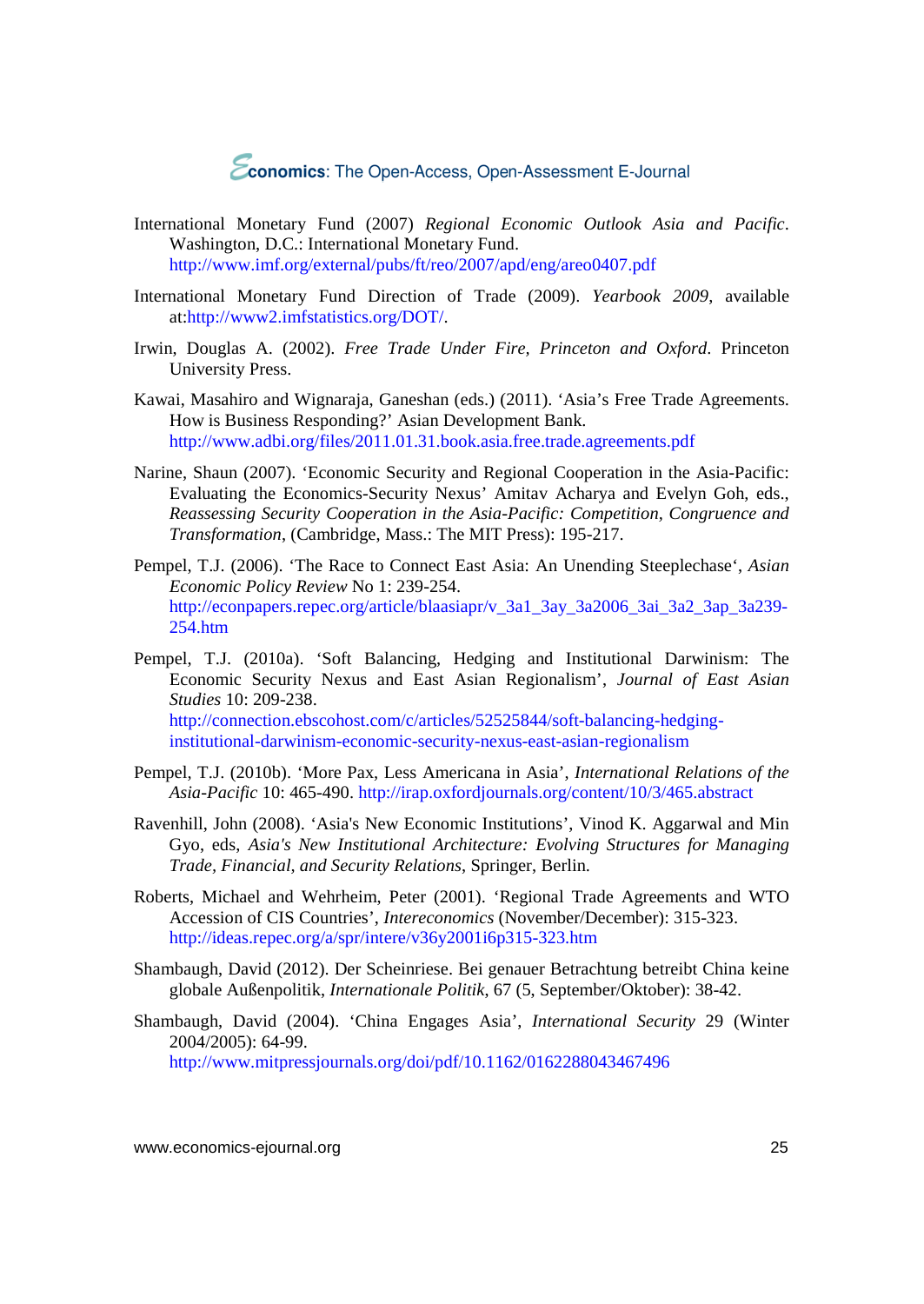- United Nations ESCAP (2009). *Asia Pacific Trade and Investment Report: Trade led recovery and beyond*[. http://www.unescap.org/publications/detail.asp?id=1347](http://www.unescap.org/publications/detail.asp?id=1347)
- Zuckerman, Mortimer (1999). 'A Second American Century', *Foreign Affairs* 73( 3): 8-31. [http://www.foreignaffairs.com/articles/54013/mortimer-b-zuckerman/debate-a](http://www.foreignaffairs.com/articles/54013/mortimer-b-zuckerman/debate-a-second-american-century)[second-american-century](http://www.foreignaffairs.com/articles/54013/mortimer-b-zuckerman/debate-a-second-american-century)